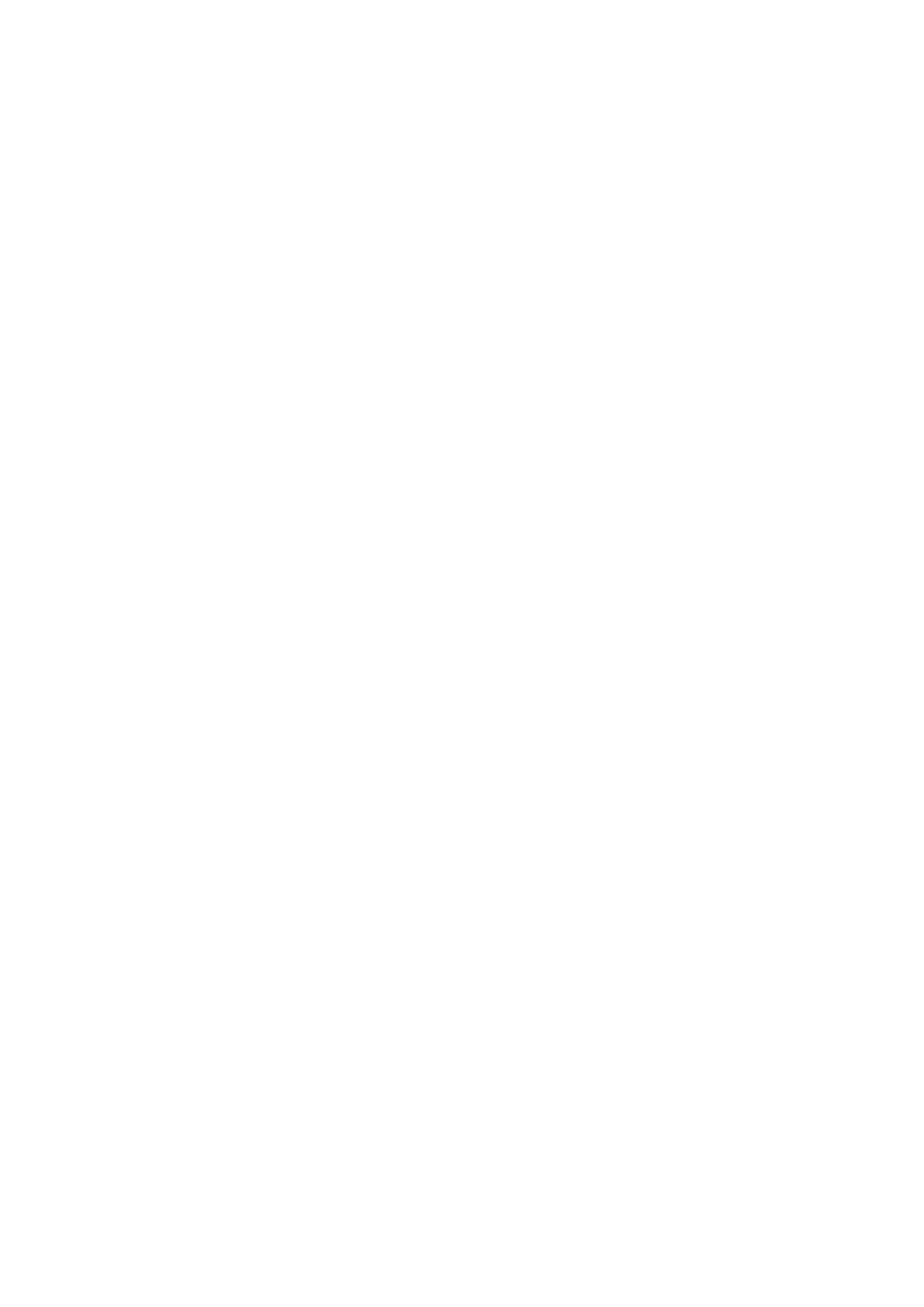# About this document

This document sets out Ofcom's statement concerning guidance under the Communications (Access to Infrastructure) Regulations, which came into effect on 31 July 2016. These Regulations implement the Broadband Cost Reduction Directive which sets out measures to reduce the cost of deploying high-speed electronic communications networks.

We consulted on draft guidance over the course of the summer. We received nine responses to our consultation and in this document set out a summary of the issues raised by respondents and our conclusions. Separately, we have published our final guidance.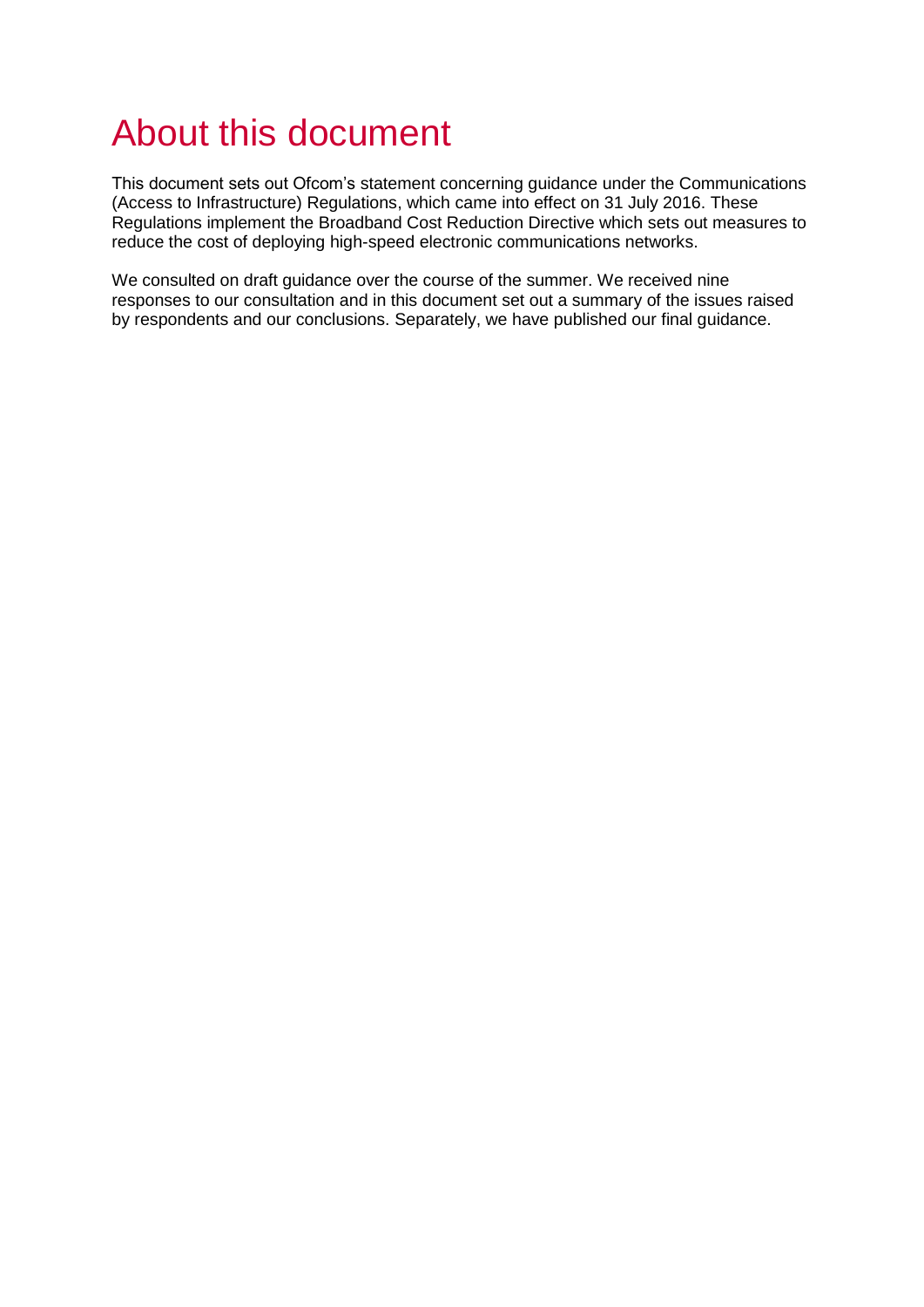# **Contents**

| Section       |                                                                                      | Page |
|---------------|--------------------------------------------------------------------------------------|------|
|               | Ofcom's role under the Communications (Access to<br>Infrastructure) Regulations 2016 |      |
|               |                                                                                      |      |
| $\mathcal{P}$ | Summary of consultation responses and our conclusions                                | 4    |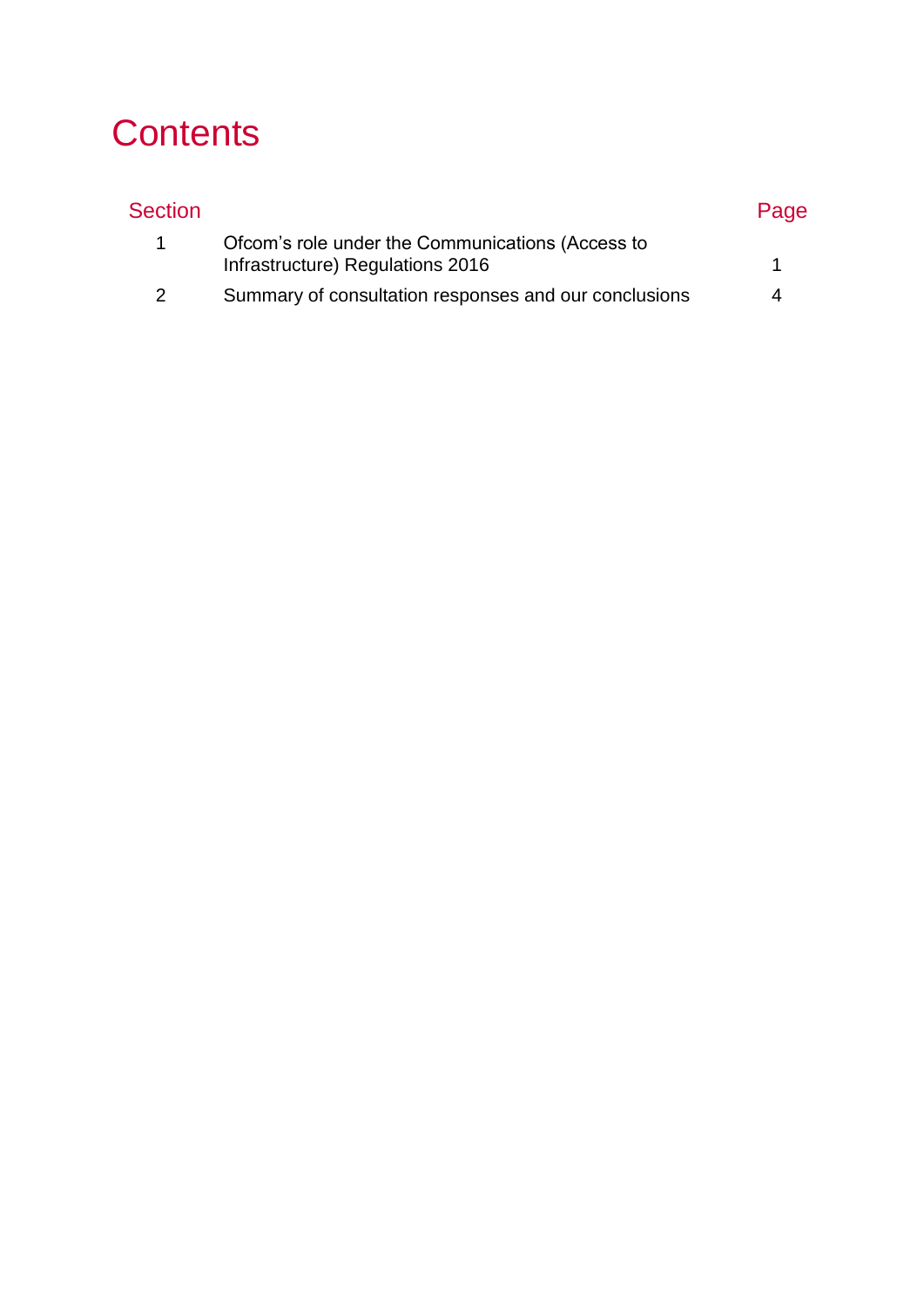## **Section 1**

# <span id="page-4-0"></span>Ofcom's role under the Communications (Access to Infrastructure) Regulations 2016

# **Background**

- 1.1 The Communications (Access to Infrastructure) Regulations 2016<sup>1</sup> (the ATI Regulations) came into force on 31 July 2016. The ATI Regulations set out measures intended to reduce the cost of deploying high-speed electronic communications networks (capable of delivering broadband access services at speeds of at least 30 megabits per second (30Mbit/s)). These measures include sharing the physical infrastructure of telecoms network providers as well as infrastructure operators in other sectors including gas, electricity, water and sewage and drainage systems, heating and transport services. The ATI Regulations transpose into UK law the Broadband Cost Reduction Directive 2014<sup>2</sup> (the Directive).
- 1.2 The ATI Regulations provide for a number of rights for access seekers in relation to physical infrastructure and civil works. In summary these are:
	- a right to access information (location, route, type and current use, and contact point for further requests) concerning existing physical infrastructure on proportionate, non-discriminatory and transparent terms;
	- a right to conduct surveys on proportionate, non-discriminatory and transparent terms;
	- a right to access physical infrastructure under fair and reasonable terms, including price;
	- a right to access in-building physical infrastructure under fair and nondiscriminatory terms, including price;
	- a right to information concerning civil works (location and type of works, network elements involved, estimated date for the starting of the works and their duration and contact point) under proportionate, non-discriminatory and transparent terms; and
	- a right to co-ordinate civil works where these are financed by public means under proportionate, transparent and non-discriminatory terms.

<sup>-</sup><sup>1</sup> 2016 No. 700 Electronic Communications, The Communications (Access to Infrastructure) Regulations 2016: [http://www.legislation.gov.uk/uksi/2016/700/made.](http://www.legislation.gov.uk/uksi/2016/700/made)

<sup>2</sup> Directive 2014/61/EU of the European Parliament and of the Council of 15 May 2014 on measures to reduce the cost of deploying high-speed electronic communications networks [http://eur](http://eur-lex.europa.eu/legal-content/EN/TXT/?uri=uriserv%3AOJ.L_.2014.155.01.0001.01.ENG)[lex.europa.eu/legal-content/EN/TXT/?uri=uriserv%3AOJ.L\\_.2014.155.01.0001.01.ENG](http://eur-lex.europa.eu/legal-content/EN/TXT/?uri=uriserv%3AOJ.L_.2014.155.01.0001.01.ENG)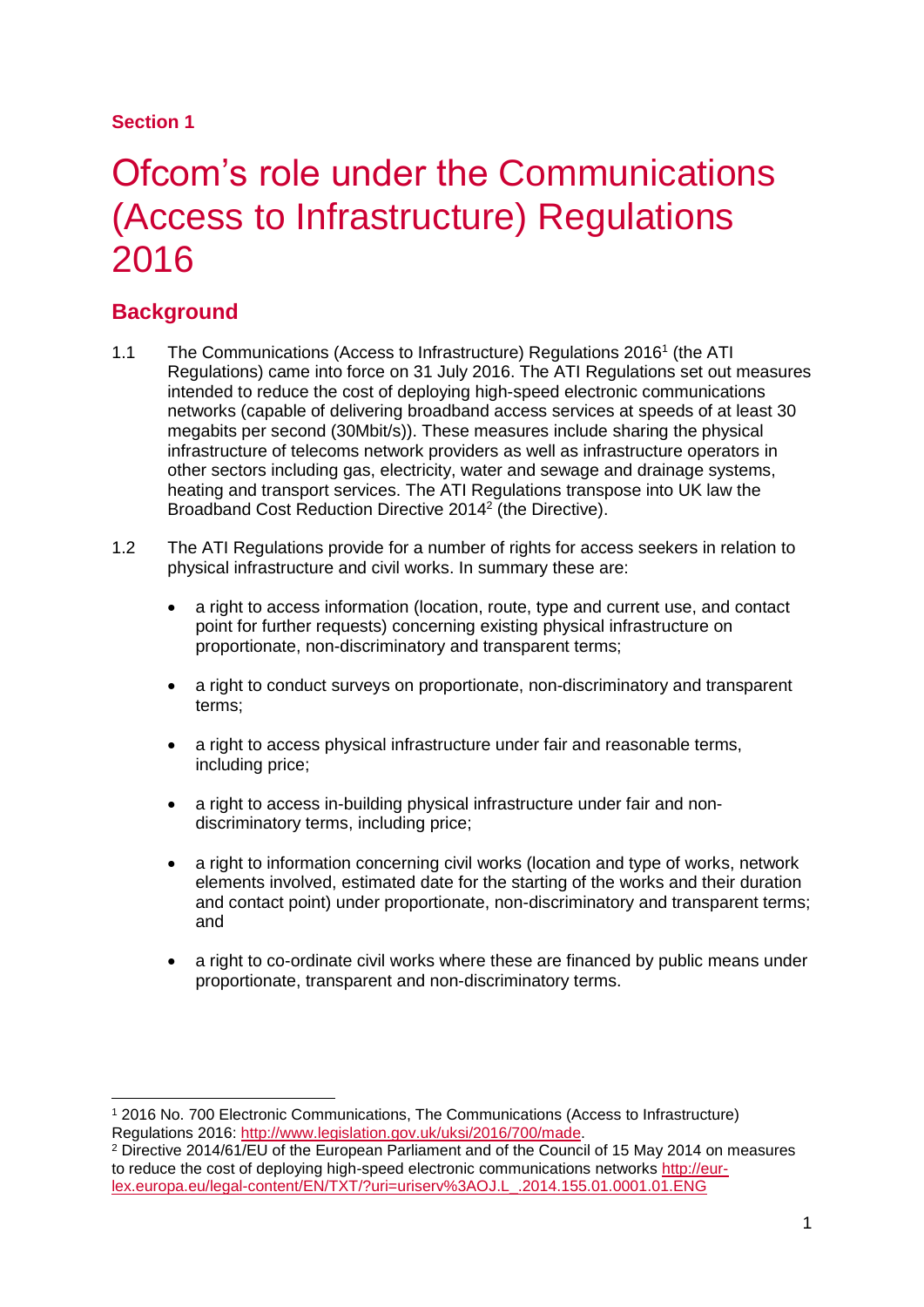1.3 The ATI Regulations also provide that either party is entitled to refer issues to Ofcom where the rights or terms under which the rights are to be granted cannot be realised through commercial agreement.

# **Our Guidance**

- 1.4 The ATI Regulations require Ofcom to issue guidance for the purposes of the ATI Regulations and to consult stakeholders on the guidance. On 26 July 2016 we published draft guidance for consultation. Nine stakeholders responded to our consultation.<sup>3</sup> In finalising our guidance we have carefully considered these responses. We discuss the responses and our conclusions in Section 2 of this document and have separately published our final guidance.
- 1.5 Ofcom's objectives in relation to the guidance are twofold:
	- First, to explain how a dispute may be referred to us under the ATI Regulations, how we will deal with any such dispute and the responsibilities of the parties in relation to the dispute; and
	- Second, to explain some of the considerations we would be likely to take into account to determine disputes.
- 1.6 In relation to our second objective, the information we provide is at a relatively high level. We have taken this approach primarily because the ATI Regulations apply to what is potentially a very wide range of cases involving different types of physical infrastructure and different types of network provider.
- 1.7 Consultation respondents have not questioned the overall approach we adopted in our draft guidance but requested clarification in a number of areas. In finalising our guidance, we have not changed our overall approach but in response to these requests we have made some changes to our guidance. In Section 2 we set out a summary of the detailed issues raised and our conclusions.
- 1.8 A number of consultation respondents raised points which fell outside the scope of our consultation, for example some consultation respondents expressed the view that the ATI Regulations would not be an effective substitute for Significant Market Power (SMP) regulation under the EU Regulatory Framework For Electronic Communications (the European Framework)<sup>4</sup> and asked Ofcom to implement additional measures to facilitate access to BT's physical infrastructure through its SMP regulation. Those issues will be the subject of our forthcoming Wholesale Local Access (WLA) market review. In addition, some respondents expressed concern about the effectiveness of *ex post* dispute resolution processes established by the ATI Regulations, particularly in comparison with *ex ante* regulation under the European Framework. Again this issue is outside the scope of our consultation.
- 1.9 Our guidance will be kept under review and amended as appropriate in the light of further experience and developing law and practice and any change to Ofcom's powers and responsibilities. It might for example be helpful to update the guidance

 $\overline{a}$ 

<sup>&</sup>lt;sup>3</sup> CityFibre, EE, Ofgem, Ofwat, Openreach, the Passive Access Group (PAG) (comprising Colt, Sky, Three, Vodafone and TalkTalk), TalkTalk, Virgin Media (VM) and Vodafone. Non-confidential versions of the comments received are available on Ofcom's website: [https://www.ofcom.org.uk/consultations](https://www.ofcom.org.uk/consultations-and-statements/category-1/ati-dispute-guidance/_recache)[and-statements/category-1/ati-dispute-guidance/\\_recache](https://www.ofcom.org.uk/consultations-and-statements/category-1/ati-dispute-guidance/_recache)

<sup>4</sup> As set out in Directives 2002/21/EC, 2002/19/EC, 2002/20/EC, 2002/22/EC, 2002/58/EC and 2002/77/EC.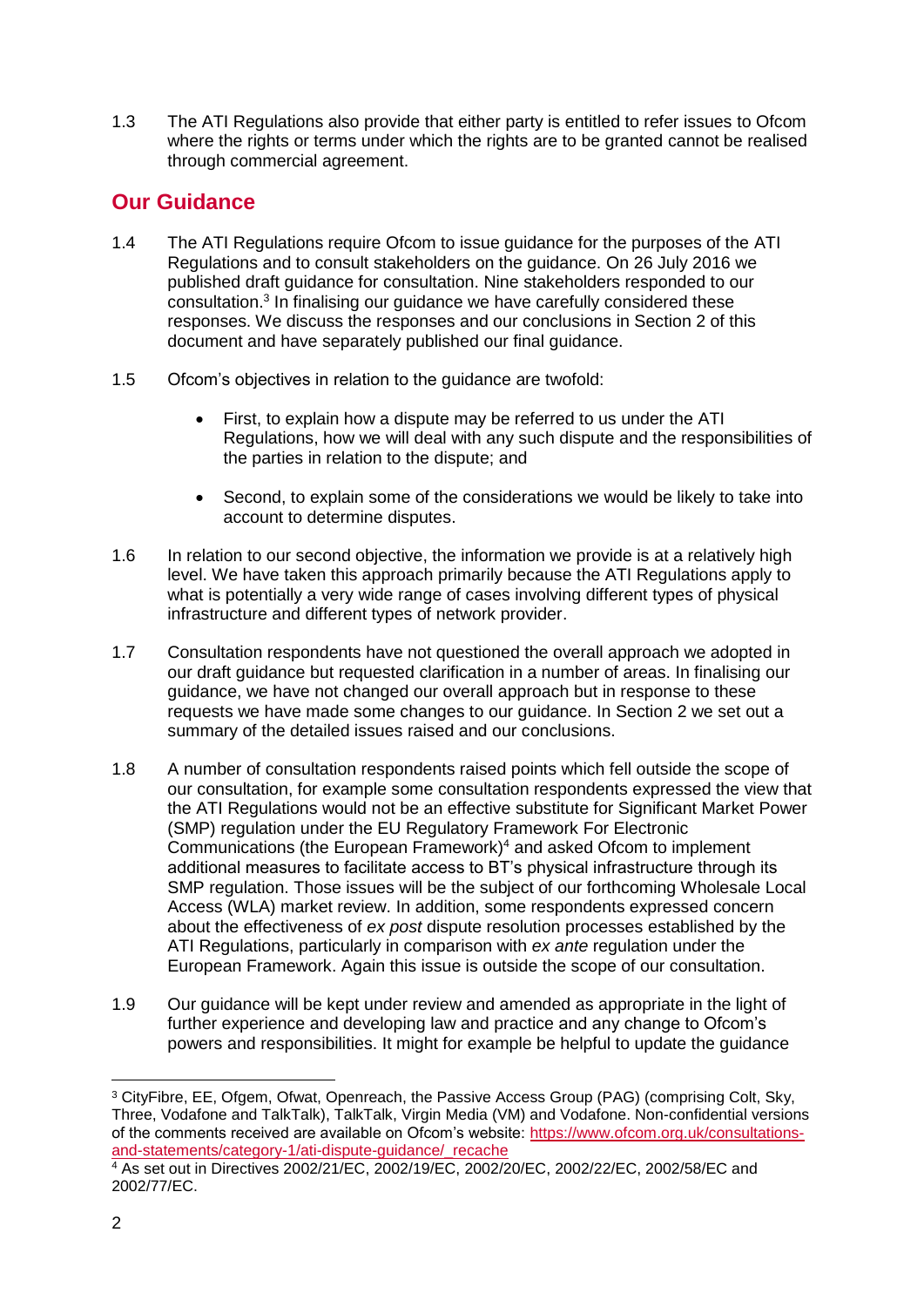with more specific information relating to particular circumstances if it becomes clear that there is demand for access to a particular type of infrastructure.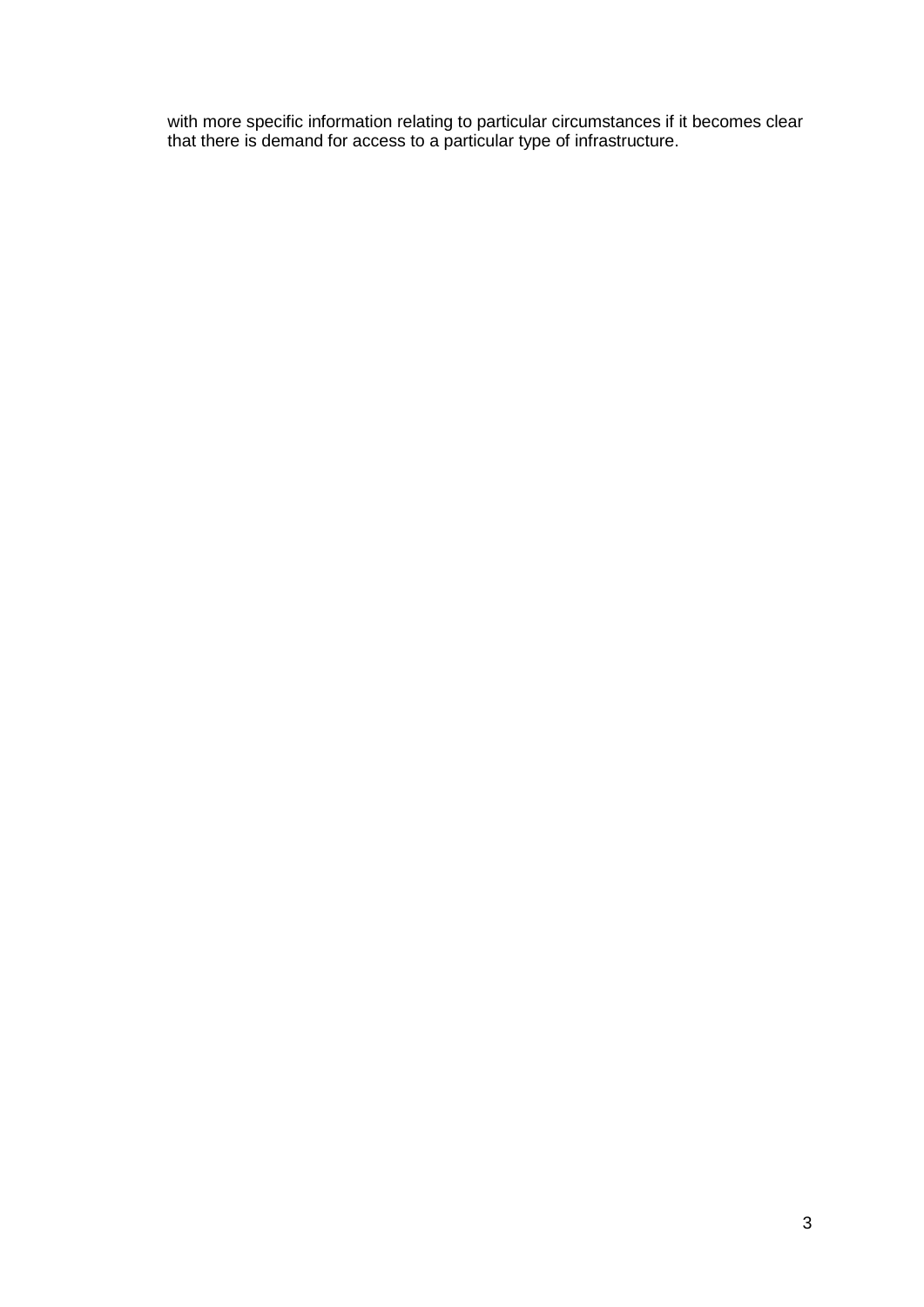## **Section 2**

# <span id="page-7-0"></span>Summary of consultation responses and our conclusions

# **Introduction**

- 2.1 In this section, we summarise the key points made by consultation respondents and broadly follow the structure of our guidance in doing so. <sup>5</sup> Where relevant, we indicate how and where our final guidance has been amended.
- 2.2 The issues covered in this section include; scope, Ofcom's dispute resolution function, additional measures to verify requests under the regulations, information about physical infrastructure, surveys about physical infrastructure, access to physical infrastructure, access to in-building physical infrastructure, information about civil works and coordination with civil works funded from public funds.

# **Scope**

## **Definitions**

- 2.3 CityFibre considered that there is some uncertainty about the definition of 'network operator' in the Directive and the corresponding definition in the ATI Regulations. It considered this might lead infrastructure operators to reject requests on the basis that they are not covered by the regulations or to dispute the status of network providers making requests. It asked Ofcom to clarify the definitions to avoid unnecessary disputes.<sup>6</sup>
- 2.4 CityFibre did not explain why the definition of network operator is uncertain. It is not immediately apparent to us that there is any uncertainty in the definition of network operator or infrastructure operator definition in Part 1 of the ATI Regulations.

## **Interaction with significant market power regulation**

- 2.5 Several consultation respondents (CityFibre, Openreach, The PAG and TalkTalk) discussed the interaction between the ATI Regulations and existing passive infrastructure access regulation, namely the Passive Infrastructure Access (PIA) remedy imposed on BT in the WLA market:
	- CityFibre acknowledged the potential for the ATI Regulations to deliver access to a wider range of infrastructure, but expressed concern that the ATI Regulations are seen by Ofcom as effectively replacing the need for SMP-based duct access provisions in the business connectivity market to which purpose they find the ATI Regulations entirely unsuitable.<sup>7</sup>

<sup>5</sup> CityFibre also note three typographical errors it believes Ofcom made in its draft guidance. We agree with CityFibre on two of the points it raised and we have updated paragraphs 4.6 and 5.32 (paragraph 5.31 of the draft guidance is paragraph 5.32 of our final guidance) of our guidance accordingly.

<sup>6</sup> CityFibre response, page 6.

<sup>7</sup> CityFibre response, pages 4-5.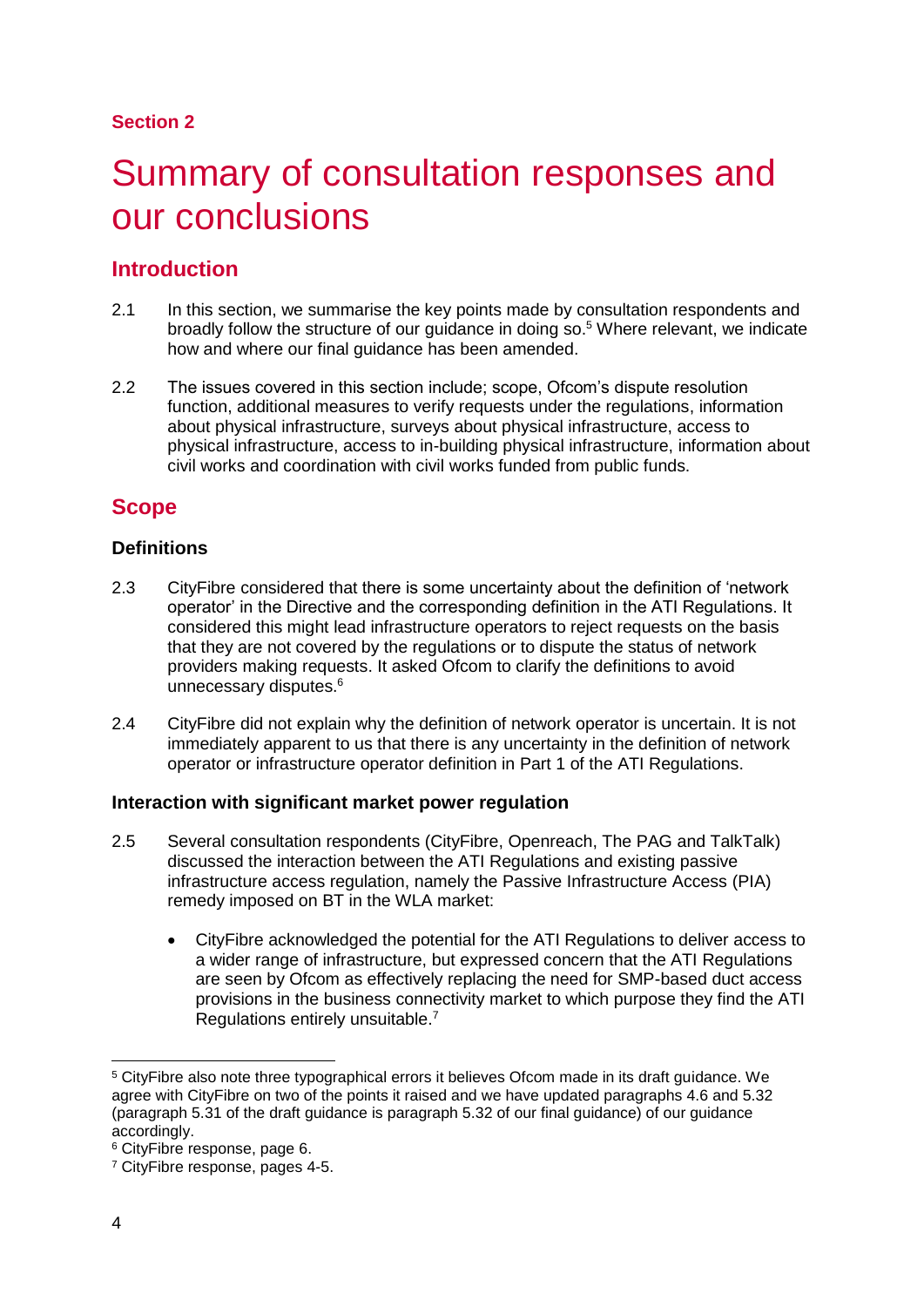- CityFibre considered that in geographic locations where access to physical infrastructure could be sought from an operator with SMP as well as an operator who does not have SMP, the non-SMP infrastructure operator may reject requests under the ATI Regulations on the basis they are unreasonable.<sup>8</sup>
- Openreach asked that we be more clear about how the ATI Regulations interact with infrastructure access obligations imposed under SMP regulation. Openreach was of the view that to the extent that the ATI Regulations establish a broader range of access than those required under SMP regulation, Openreach would be able to set access prices in compliance with the ATI Regulations and would not be constrained by SMP regulation.<sup>9</sup>
- The PAG was concerned that Openreach might discourage access by refusing access or by tying Ofcom up in lengthy disputes and litigation. It urged Ofcom to impose unrestricted duct access in the upcoming WLA market review.<sup>10</sup>
- TalkTalk doubted that the ATI Regulations would lead to material use of BT's infrastructure by other telecoms providers. It said that, in view of BT's strong incentive to prevent other telecoms providers from using its passive infrastructure to compete with it, a strongly specified *ex ante* regime is required to ensure that other telecoms providers can compete with BT effectively.<sup>11</sup>
- 2.6 The rights and obligations created by the ATI Regulations are not dependent on any finding of SMP and are not intended to address competition problems in markets where there is SMP. Matters relating to competition problems due to SMP or the effectiveness of the SMP remedies, including the passive infrastructure remedies, fall outside the scope of this consultation and can be considered in the appropriate Ofcom market review such as the forthcoming WLA market review.
- 2.7 We consider that paragraph 1.8 of the guidance provides a clear explanation of the relationship between the ATI Regulations and SMP regulations. This reflects recital 12 to the Directive which makes clear that the rights under the Directive (which the ATI Regulations transpose) are without prejudice to the European Framework. Paragraph 1.8 also explains that to the extent that the ATI Regulations establish a broader right to access physical infrastructure than exists under an SMP condition, this right is not limited by the scope of the SMP condition.
- 2.8 Openreach also requested that Ofcom amend the guidance to include the first sentence of Recital 12 of the Directive which reads *"In the light of the lex specialis principle, when more specific regulatory measures in conformity with Union law apply, those should prevail over the minimum rights and obligations provided for in this Directive.*" <sup>12</sup> We consider this is a useful addition to our guidance concerning the relationship between the ATI Regulations and the European Framework and have amended paragraph 1.8 of the guidance accordingly.

<sup>8</sup> CityFibre response, page 7.

<sup>9</sup> Openreach response, page 2.

<sup>10</sup> The PAG response, pages 2-3.

<sup>11</sup> TalkTalk response, section 2.

<sup>12</sup> Openreach response, pages 1-2.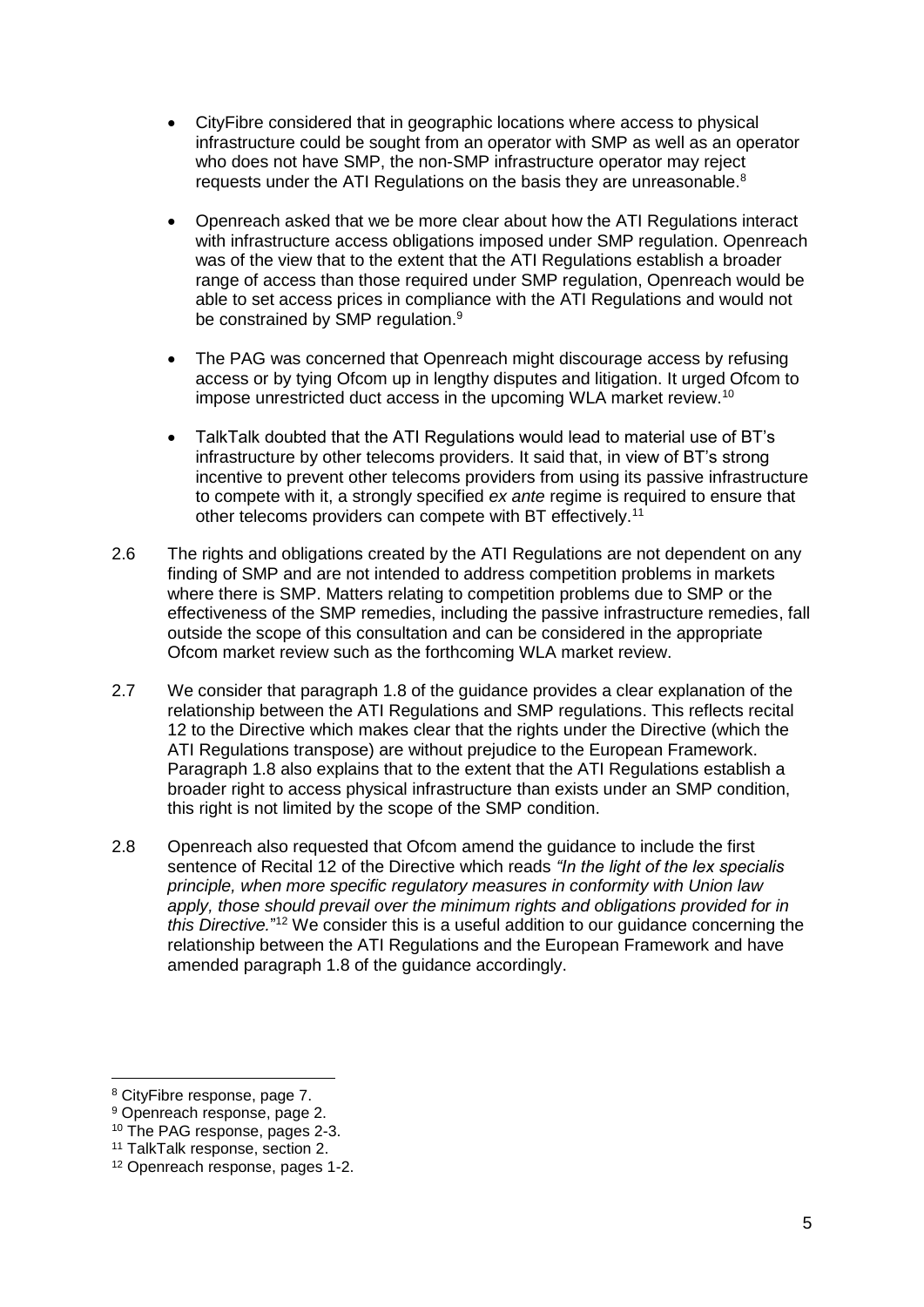# **Ofcom's dispute resolution function**

## **General**

- 2.9 Several consultation respondents commented on and broadly welcomed our proposed approach to resolving disputes. VM considered our approach provides a reasonable balance between providing greater detail on the process without being overly prescriptive.<sup>13</sup> Vodafone said our proposed framework broadly fits the existing dispute framework but urged us to commit to a review after two or three years, once the scope and volume of disputes is better understood.<sup>14</sup> In light of the responses, we have decided not to change our approach in our guidance. We agree with Vodafone that it is good practice to keep guidance under review; we note this at paragraph 1.6 of our guidance. We are not setting a specific timetable for review as we consider there is too much uncertainty as to how frequently Ofcom will be called on to resolve disputes.
- 2.10 VM expressed concern in its response that including timeframes in the dispute resolution process at this stage is unhelpful due to uncertainties. <sup>15</sup> Whilst we agree there are uncertainties, we consider it useful to provide clarity to stakeholders on how we expect the dispute process to work so stakeholders broadly know what to expect and when. Therefore, we have not removed illustrative timescales in finalising our guidance.

## **Dispute reference and resolution**

- 2.11 Three consultation respondents Openreach, Vodafone and Ofgem commented on this topic.
- 2.12 Openreach requested that we clarify the obligation on us to consider all disputes which fall under the ATI Regulations, which is in contrast to the dispute resolution regime under the European Framework where Ofcom can decide not to investigate and/or make a determination in relation to certain types of dispute. <sup>16</sup> We agree with Openreach that there are some important differences in the dispute frameworks including the requirements on us. Paragraph 2.4 of our guidance is clear that ATI Regulation 13 requires Ofcom to consider any dispute referred to it under ATI Regulation 12 and make a determination for resolving it. We have not updated our guidance on this point.
- 2.13 Vodafone asked that the guidance be clearer on whether disputes that fall within Ofcom's dispute resolution function under the ATI Regulations include those relating to existing as well as new agreements. Vodafone encouraged us to state that we will resolve disputes relating to new access requests and where an amendment to an existing agreement cannot be agreed.<sup>17</sup> While we note Vodafone's point that the definition of disputes, as set out in ATI Regulation 12, does not make reference to whether the dispute must be in relation to a request related to a new or existing agreement, we would need to be satisfied that a request for an amendment to an existing agreement amounted to a request under the ATI Regulations in the circumstances of the particular case; that is, whether it concerns a request made

 $\overline{a}$ 

<sup>&</sup>lt;sup>13</sup> VM response, page 2. (References to page numbers are against the non-confidential version of VM's response).

<sup>14</sup> Vodafone response, page 1.

<sup>15</sup> VM response, page 5.

<sup>16</sup> Openreach response, page 2.

<sup>17</sup> Vodafone response, pages 1-2.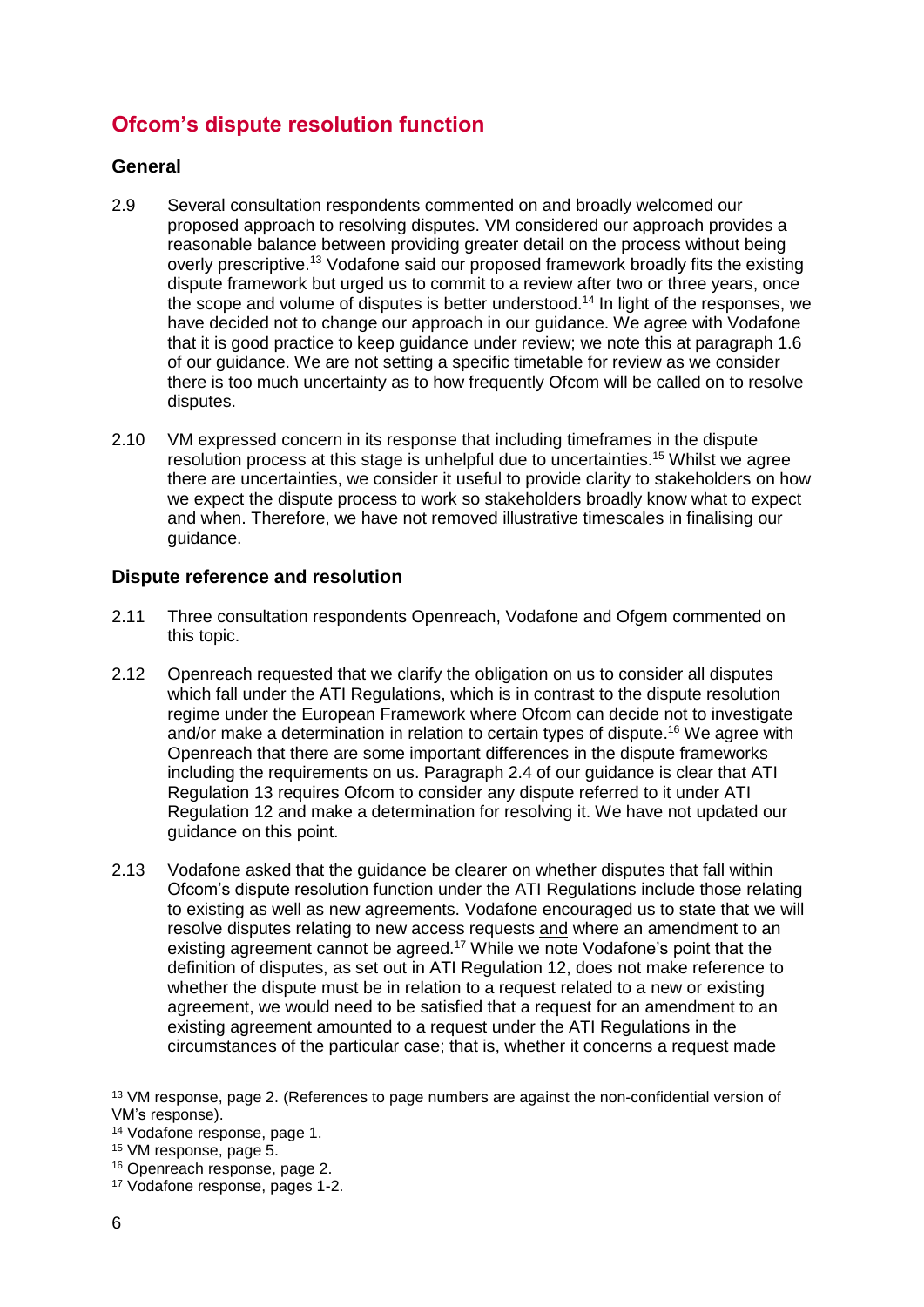under ATI Regulation 4, 5, 6, 7, 8 or 9 which is in dispute. For example, if a network provider were to seek an amendment to an agreement shortly after it had entered into an agreement, and if unsuccessful refer a dispute to us, we would need to consider carefully if there was a genuine dispute as to that amendment. We have clarified that amendments to agreements may be included in our guidance at paragraph 2.4.

2.14 Ofgem suggested we encourage any Parties<sup>18</sup> bringing a dispute against an electricity and gas company to resolve their dispute with the company concerned in light of the CEAR Act 2007 and the Gas and Electricity Regulations 2008 which states that electricity and gas network companies are required to establish arrangements to handle complaints and disputes.<sup>19</sup> We understand that the requirements on such companies include situations where disputes arise between companies (as well as consumers). We note that the right to bring a dispute under the ATI Regulations is independent of the CEAR Act 2007 and the Gas and Electricity Regulations 2008 and that there is no requirement on Parties to have exhausted all other rights before relying on the ATI Regulations. In the context of disputes under the ATI Regulations, we note that where such frameworks have been used in trying to resolve the dispute, this could form part of an explanation of the grounds for dispute (see Appendix 1 of our guidance, paragraph A1.10).

## **Consultation process**

- 2.15 Three consultation respondents (Openreach, VM and Vodafone) requested that we always seek Parties' representations through a provisional conclusions document (and not just in relation to disputes regarding access to physical infrastructure). The reasons cited by respondents include in summary: views that omitting this step would slow down the resolution process and increase the risk of appeals; consulting Parties is in the interest of transparency, thoroughness, good governance and well-reasoned decision making. VM went on to note that if we maintain the position set out in the draft guidance, we should consider more tightly defining the circumstances where we would seek Parties' representations.<sup>20</sup>
- 2.16 We agree with respondents about the importance of transparency and thoroughness in a dispute resolution process. We believe our proposed process will achieve these objectives. We are ensuring that the process is transparent - we plan to go beyond the requirement imposed by the ATI Regulations and publish a summary of any disputes we open in our competition bulletin, and publish dispute references and representations after closing the dispute. With regard to thoroughness, in what we expect to be the most complex disputes we will normally issue Parties with our provisional conclusions for disputes concerning access to physical infrastructure. In other types of disputes we do not expect this will be required typically but we may follow the same process in exceptional circumstances. It is not possible to be definitive about such exceptions but they could potentially arise in cases where for example there are complex technical questions in the dispute (e.g. questions arising out of the conduct of an infrastructure survey). We have added this clarification to Figure 1.1 of our guidance.

<sup>-</sup><sup>18</sup> We explain at paragraph 2.1 of our guidance that under ATI Regulation 12, a dispute may be referred to Ofcom either by the person making the request under the ATI Regulations or the person to whom the request was made under the ATI Regulations. Such persons are referred to as 'Parties'. <sup>19</sup> Ofgem response, page 1.

<sup>20</sup> VM response, page 5.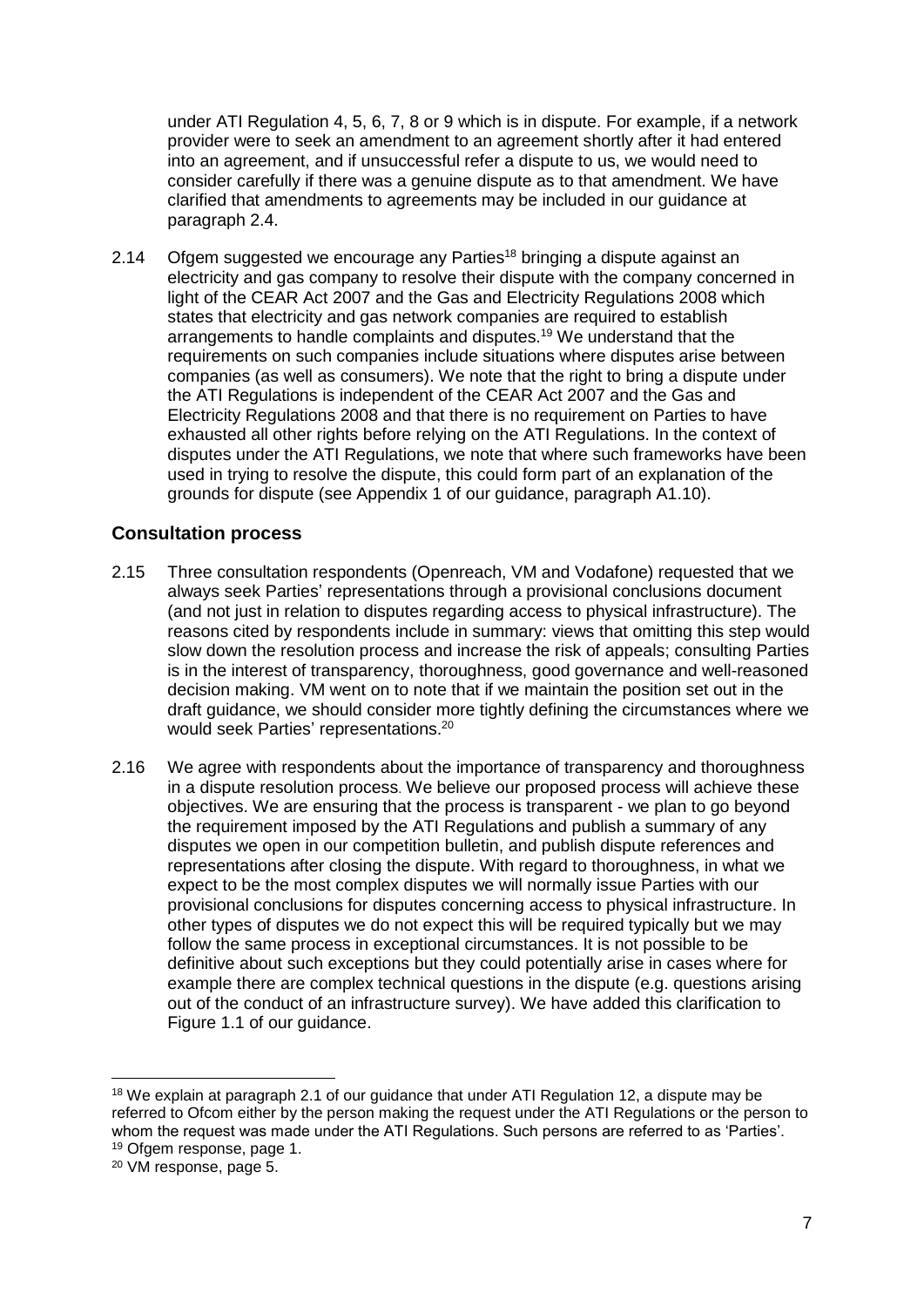2.17 VM raised an additional comment regarding our proposed consultation process. VM was concerned about the "*appropriateness of Ofcom considering…publishing a Provisional Conclusions document and opening this to other stakeholders to comment*" and stated that publishing such a document would be unwelcomed by both Parties involved in the dispute which appears to be because of confidentiality and concerns that competitors would influence the terms. <sup>21</sup> In our guidance, we set out that we envisage publishing a provisional conclusions document for wider stakeholders seeking representations when it is clear that the matters in dispute could have implications for other infrastructure operators and network providers. Parties can be assured that the information published will be both relevant and appropriately sensitive to confidentiality concerns (and as is required by ATI Regulation 17). We have not considered it necessary to update our guidance on this issue.

## **Consulting with persons who have functions of a public nature**

- 2.18 Ofgem and Ofwat made representations regarding how Ofcom consult persons who have functions of a public nature. Ofgem requested early notification of relevant disputes. Ofgem and Ofwat expressed some concerns about our proposed timeframe for responding to information requests, three to 10 days, on particularly complex or technical questions, and asked that we engage informally with other regulators in advance of sending formal requests for information and advice. In addition, Ofwat suggested that the guidance distinguish between requests for information and requests for advice, and that more time be allowed for responses to the latter.
- 2.19 We agree that early engagement with persons who have functions of a public nature is important in a successful dispute resolution process. As we set out in our draft guidance at Figure 1.1, we will informally engage with such bodies in advance of sending them requests for information under ATI Regulation 17. As regards the timeframe for responding to information requests, we proposed that we normally expect to allow respondents between three and 10 days to respond. In exceptional cases we can consider whether to extend the timeframe for response. We have not considered necessary to update our guidance on this point, however, we have clarified at paragraph 2.14 of our guidance that we will engage with such bodies throughout the dispute resolution process as appropriate.
- 2.20 In addition, we agree with Ofwat that it is useful to distinguish between different types of input we may require. We may request input from relevant bodies, in addition to consulting relevant bodies, but we do not envisage asking other bodies to carry out analysis for us, for example, technical reports.

## **Statutory time limits and exceptional circumstances**

2.21 Openreach requested clarification on what might be considered exceptional circumstances including whether exceptional circumstances under the dispute regime in the European Framework would be the same as those in the context of the ATI Regulations.<sup>22</sup> In our draft guidance we confirmed that we will on a case by case basis consider whether there are exceptional circumstances, including in light of any representations which have been made. We also noted that exceptional circumstances should be construed narrowly on the facts of a particular case. This is

 $\overline{a}$ <sup>21</sup> VM response, page 5.

<sup>22</sup> Openreach response, pages 2-3.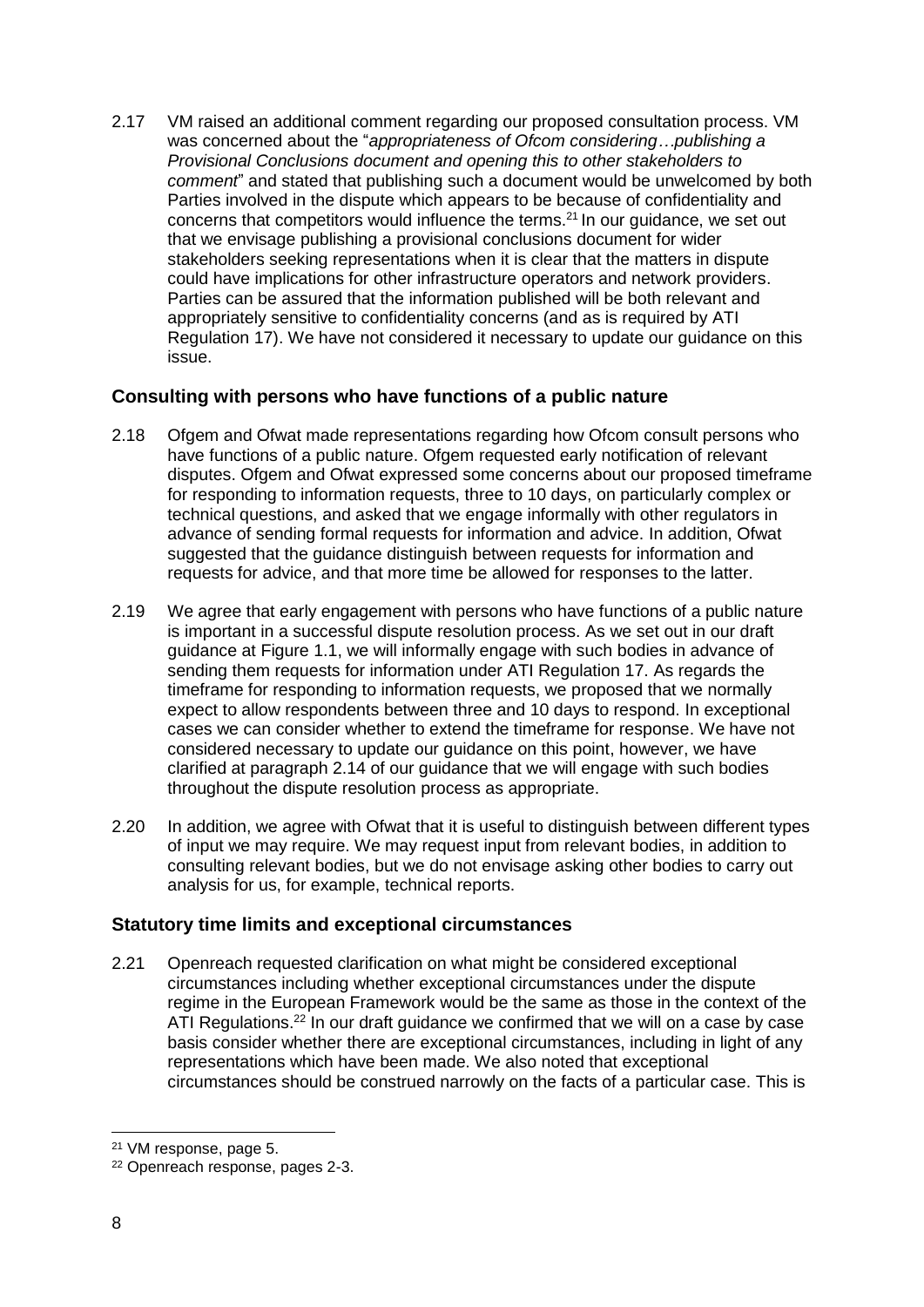consistent with the approach we have taken in our dispute resolution guidelines for disputes under the European Framework.<sup>23</sup>

- 2.22 As regards providing greater clarification as to when exceptional circumstances might apply, since we will not know in advance what circumstances would need to apply to be regarded as exceptional, we are unable to clarify this further in our guidance. To give stakeholders examples of when exceptional circumstances have been cited in disputes under the European Framework, we recently considered it to be inappropriate to determine one dispute until we had the opportunity to consider the implications of another dispute which we were considering at the same time (albeit on a slightly different timescale) which involved overlapping issues. We have previously cited exceptional circumstances where we were considering a dispute that raised similar issues to a previous dispute decision which was on appeal. We have waited until relevant court decisions have been decided before resolving such disputes.
- 2.23 CityFibre enquired into the extent to which Ofcom's decisions in dispute resolution should be considered as establishing a 'case law' that can be referred to by other Parties.<sup>24</sup> As set out in our draft guidance, disputes will be determined on the facts of each and every case. However, where a dispute raises similar issues to an earlier dispute, while any outcome in the later dispute will depend on the facts of the specific case, that earlier dispute is likely to provide broader context.

#### **Providing versions of documents to share with Parties/for publication**

- 2.24 VM and Vodafone commented on this topic. VM stated that the requirement that representations made by the subject of a dispute must include versions which can be shared with the disputing Party and a non-confidential version that can be made public (after the closure of any dispute) may limit Ofcom's ability to resolve disputes swiftly and/or to receive relevant information from Parties.<sup>25</sup> We do not agree with this point of view. Our experience of resolving disputes under other frameworks is that sharing details of the matters in dispute with the subject of the dispute and requiring an appropriate document to be submitted to us for this purpose is an important part of an efficient dispute resolution process. Accordingly, we have not updated our guidance on this point.
- 2.25 Vodafone suggested that in relation to disputes concerning matters of national security, in the interests of transparency, Ofcom should consider sharing redacted versions of correspondence between the infrastructure operator and the Minister of the Crown and/or a redacted version of the Minister's opinion with network providers. <sup>26</sup> In this context, Vodafone noted that there is nothing in the ATI Regulations to prevent this. Whilst the ATI Regulations prevent us from disclosing information that would be prejudicial to national security, we agree that the ATI Regulations do not expressly prevent sharing redacted versions of the Minister of the Crown's opinion. However, it is not clear to us that this would bring benefits. The issues will be of a highly sensitive nature so it is likely redacted versions will contain very little if any, insight. We have therefore concluded it is not appropriate to add this step into our process.

<sup>&</sup>lt;sup>23</sup> Discussed at paragraphs 5.46-5.47 of the Dispute Resolution Guidelines: [https://www.ofcom.org.uk/\\_\\_data/assets/pdf\\_file/0020/71624/guidelines.pdf](https://www.ofcom.org.uk/__data/assets/pdf_file/0020/71624/guidelines.pdf)

<sup>&</sup>lt;sup>24</sup> CityFibre response, page 6.

<sup>25</sup> VM response, pages 5-6.

<sup>26</sup> Vodafone response, page 2.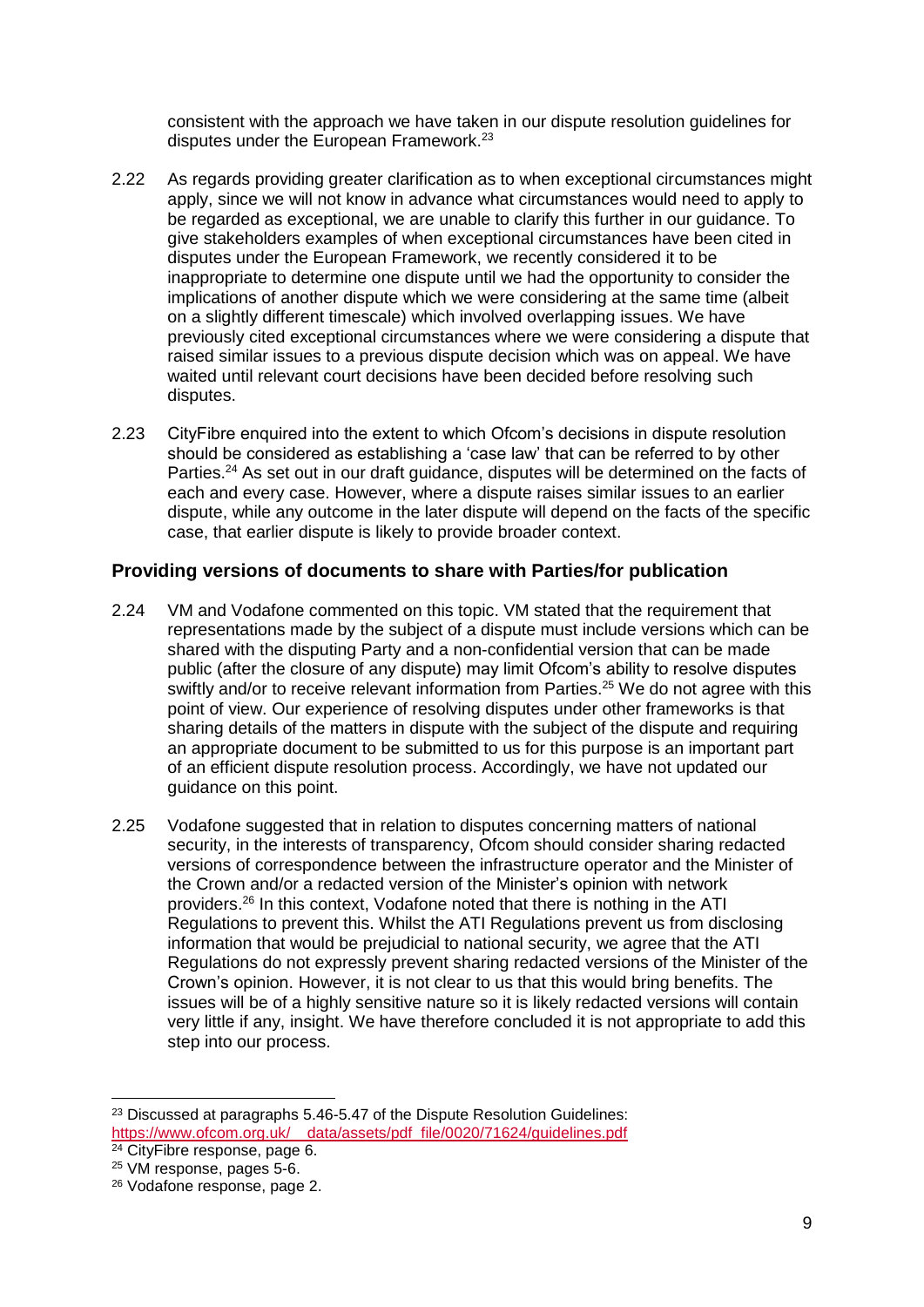#### **Ofcom's powers to award costs**

- 2.26 TalkTalk expressed concern that there could be 'gaming' of the ATI Regulations and have suggested that Ofcom include measures that encourage compliance with the intent of the Directive. TalkTalk suggested we include measures to encourage compliance, for example, fines for persistent misbehaviour or paying the costs of access seekers/Ofcom in its guidance.<sup>27</sup>
- 2.27 We discuss our cost guidelines at paragraph 2.27 of our guidance. The guidelines provide the framework under which we will consider whether to award costs including the factors we may take into account, the methodology and process that will be used. Under these guidelines, we can consider the types of behaviour that TalkTalk have drawn attention to.

## **Risk of perverse incentives**

- 2.28 VM expressed concern that access seekers will have an incentive to dispute the reasonableness of terms regardless of the infrastructure operator's proposal given they will be required to commit only limited resource and information to raise a dispute. VM proposed that the disputing Party should be required to provide evidence and justification for the reasons it considers terms to be unreasonable.<sup>28</sup> Appendix 1, paragraph A1.14 of our guidance already requires this.
- 2.29 VM also considered that were an access seeker able to successfully dispute the basis of an infrastructure operator's prices, it could establish an on-going precedence in the reduction in charges which would be referenced in any future access seeking arrangements with that infrastructure operator.<sup>29</sup> Similarly, CityFibre commented that access disputes can become a tactical mechanism to harm the economic prospects of new infrastructure being built.<sup>30</sup> As discussed at paragraph 1.4 of our guidance, Ofcom will consider each dispute referral on its facts, case by case. However, to the extent that previous disputes are relevant, we do not consider this to be problematic.

# **Additional measures to verify requests under the regulations**

- 2.30 Several consultation respondents (CityFibre, EE, Openreach and VM) suggested that we should amend our guidance to require network providers to provide additional information to allow infrastructure operators to establish whether requests are in accordance with the ATI Regulations or to reduce the potential for abuse and misuse:
	- CityFibre proposed that network providers should be required to make a statement confirming that any information requests are in accordance with the ATI Regulations i.e. with a view to deploying elements of a high speed electronic communications network. This would avoid both network provider and infrastructure operator incurring costs in requesting and providing information which could not subsequently be used.<sup>31</sup>

<sup>27</sup> TalkTalk response, pages 4-5.

<sup>28</sup> VM response, pages 3 to 4.

<sup>29</sup> VM response, page 3.

<sup>30</sup> CityFibre response, page 6.

<sup>31</sup> CityFibre response, page 7.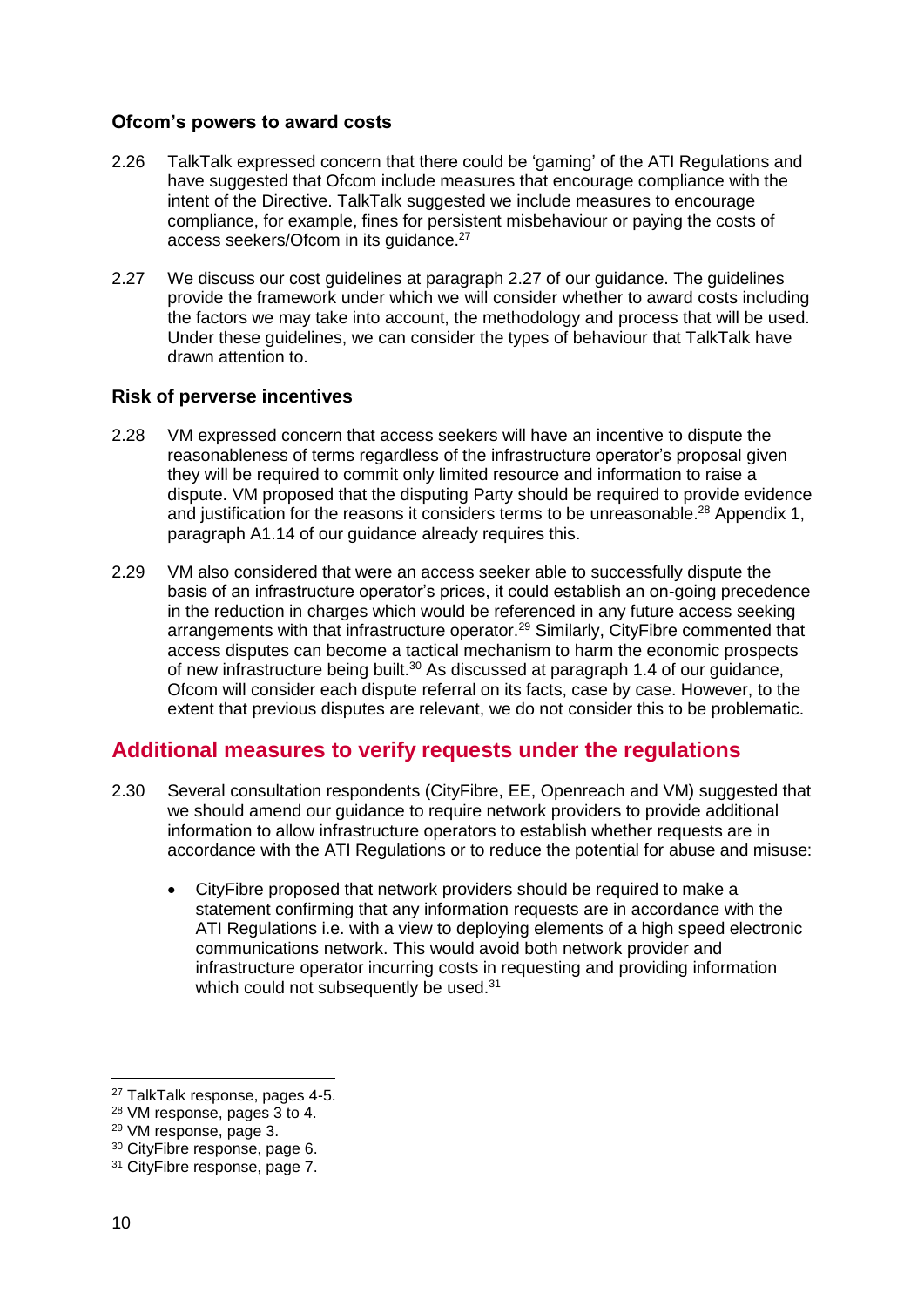- EE proposed that network providers should be required to demonstrate that they have Code Powers<sup>32</sup> and additionally to provide reasonable justification for and explanation of the request including high-level plans, time-frames, confirmation and evidence that necessary consents or approvals have been applied for or are in the process of being applied for and details of any other requests which have been or will be made.<sup>33</sup>
- Openreach considered that it would be reasonable for infrastructure operators to require network providers to provide information about their network plans, so that they could establish that requests for information are in accordance with the purpose of the regulations (i.e. with a view to deploying elements of a high speed electronic communications network), before releasing information about their infrastructure.<sup>34</sup>
- VM considered that the rights established in the ATI Regulations should come with an obligation to use them reasonably and responsibly. It considered that the draft guidance did not do enough to address the potential for the regulations to be 'gamed' and exploited by network providers seeking to gain a commercial advantage or otherwise raise vexatious requests. VM proposed that Ofcom should rebalance the guidance to: ensure that infrastructure operators have access to additional information to determine that requests are bona-fide; take greater account of the commercially sensitive nature of information requested; ensure that infrastructure operators have a mechanism to refuse requests where requests appear to be on ulterior motives or to favourably resolve disputes; and provide additional safeguards to protect against the incentives requestors have to dispute terms.<sup>35</sup>
- 2.31 We consider that the ATI Regulations and our guidance are sufficient to address the concerns raised by consultation respondents.
- 2.32 Each of the rights under the ATI Regulations is subject to the requirement that the request must be with a view to deploying elements of a high-speed electronic communications network. In our guidance we have specified that each request should include a statement explaining that the request is in accordance with the relevant ATI Regulation.
- 2.33 Specifically in relation to requests for information about physical infrastructure, we note that the right to request infrastructure information under the ATI Regulations is not contingent on the supply of additional information (such as network or business plans) or on the possession of Code Powers. We therefore do not consider it appropriate to amend the guidance to include a requirement for such additional information to be provided. To the extent that infrastructure providers might seek to impose any such additional requirements, we would need to consider in the context of any dispute as to whether this is consistent with the ATI Regulations.

<sup>-</sup><sup>32</sup> A telecoms provider that is subject to a direction by Ofcom under Section 106 of the Communications Act 2003 applying the Electronic Communications Code ('the Code'). The Code enables electronic communications network providers to construct electronic communications networks. The Code enables these providers to construct infrastructure on public land (streets), to take rights over private land, either with the agreement with the landowner or applying to the County Court or the Sheriff in Scotland.

<sup>33</sup> EE response.

<sup>34</sup> Openreach response, page 3.

<sup>35</sup> VM response, pages 2-3.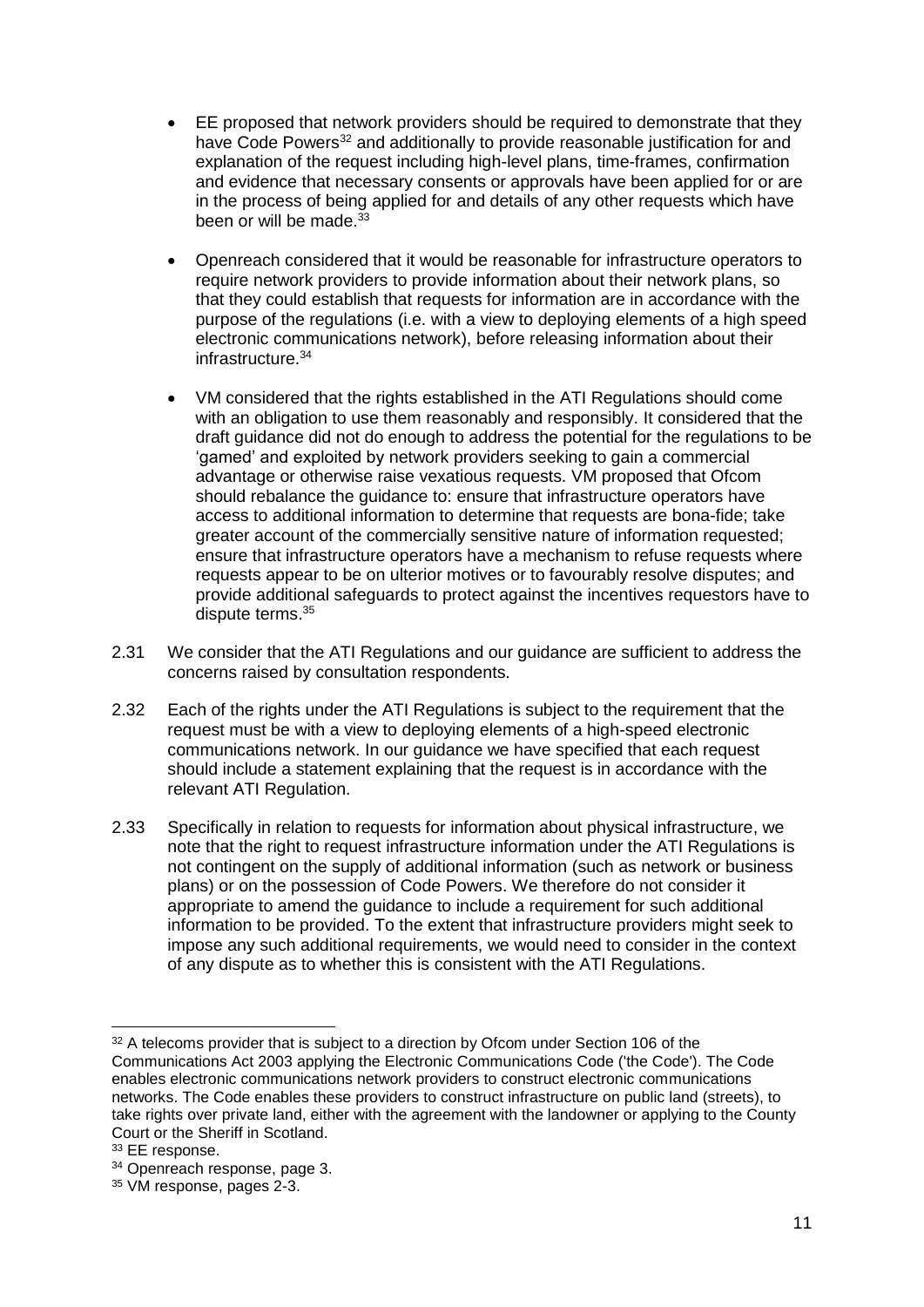- 2.34 We also note that ATI Regulation 11 imposes a duty on network providers in relation to confidential information acquired from infrastructure operators or rights holders under the ATI Regulations. This duty requires network providers to:
	- use the information solely for the purpose for which it was supplied, restrict access to only those persons who require it for that purpose and to respect at all times the confidentiality of the information provided; and
	- not to pass such information to, or allow it to be used by, any other person within the network provider or otherwise.
- 2.35 This duty is enforceable, by a person who is or might be prejudiced by a failure to comply with it, in civil proceedings. 36
- 2.36 Subject to the requirements under the ATI Regulations that any disclosable information must be provided on proportionate, non-discriminatory and transparent terms, infrastructure operators may impose additional terms which could include terms in relation to confidentiality. We have explained in our guidance that in the event of a dispute concerning terms as to confidentiality, we would consider the extent to which such additional terms are necessary to address confidentiality concerns over and above the duty in ATI Regulation 11. In view of this, we do not consider it appropriate to amend our guidance to specify additional safeguards for confidential information.

# **Information about physical infrastructure**

## **Requests for information**

2.37 CityFibre noted that the terms of confidentiality could cause a dispute and it is important that such terms are agreed before the two month period for the provision of information starts.<sup>37</sup> We consider that the ATI Regulations are clear that the timing for responding to a request commences from the date of the receipt of the request and not, as CityFibre suggests, the date any confidentiality undertakings are agreed.

## **Charges for information**

- 2.38 VM and CityFibre commented on charges for information. VM agreed with our proposal that efficiently incurred costs should be recoverable and that specifying a methodology or quantum of charges would be inappropriate given that the nature, scale and complexity of requests may vary significantly from operator-to-operator and from request-to-request.<sup>38</sup>
- 2.39 CityFibre agreed that only efficiently incurred costs should be recoverable and considered that charges for information should reflect the opportunity costs of not deploying the relevant resources for their standard duties. It considered this is particularly important for smaller network providers where requests under the ATI Regulations will be handled by staff members who have full-time roles whose efforts will have to be diverted to process such requests. CityFibre also noted that for infrastructure operators with relatively small network footprints, it may be necessary

<sup>-</sup>36 Specifically, civil proceedings for an injunction; for specific performance of a statutory duty under Section 45 of the Court of Sessions Act 1988; or any other appropriate remedy or relief.

<sup>37</sup> CityFibre response, page 7.

<sup>38</sup> VM response, page 8.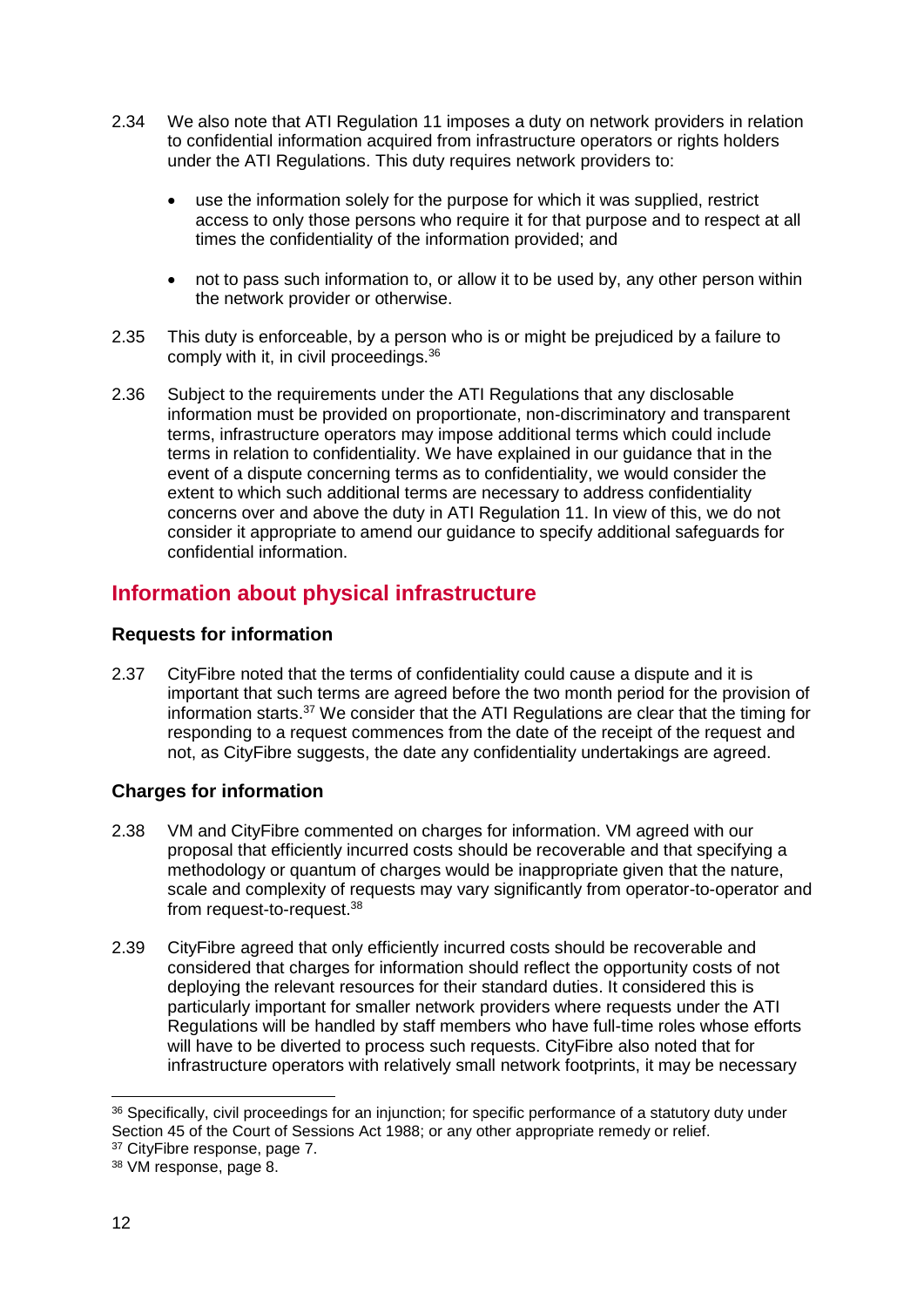to recover costs of making changes to systems from a single network provider as there is no certainty that more requests will be received.<sup>39</sup>

2.40 In the draft guidance, we explained that in most cases we would expect charges for information to reflect only the costs caused by retrieving and providing information. Where labour is required to retrieve and provide information, we would expect the cost to reflect the labour rates of the staff involved. <sup>40</sup> With regard to the recovery of costs associated which changes to systems and processes, we said in our draft guidance that we did not consider it appropriate to prescribe how such costs should be recovered. We recognise that it may be appropriate to recover costs from a single network provider if there is no certainty of future demand. However, in a dispute, we would look at whether the changes to systems and processes are really necessary to respond to that network provider's request efficiently. We do not consider it necessary to change our guidance on this topic.

# **Surveys about physical infrastructure**

#### **Responses to requests for on-site surveys**

- 2.41 Three consultation respondents commented about responses to on-site surveys:
	- Openreach noted that it had existing processes and procedures for responding to requests for surveys, and that it hoped to apply these to survey requests under the ATI Regulations. These procedures require telecoms providers to be *"established for the product they intend to buy and accredited to the minimum standard required to operate in or on the network."* 41
	- EE noted that some sites are subject to site agreements which impose conditions on on-site access including requirements for third parties including the landowner to consent to access and on-site supervision by the landlord. Surveys under the ATI Regulations would also have to be subject to these conditions and any charges set out in site agreements should be also passed on to requesters on a pass through basis. Additionally, the infrastructure operator may wish to supervise the survey which will create additional cost which should be paid by the requester on a pass through basis.<sup>42</sup>
	- VM anticipated that it would use approved third party providers to undertake surveys and asked Ofcom to recognise this approach in the guidance.<sup>43</sup>
- 2.42 The draft guidance made clear that subject to the requirement under ATI Regulation 5(2) to offer proportionate, non-discriminatory and transparent terms, that infrastructure owners may impose terms concerning the conduct of on-site surveys. Consultation respondents have cited various terms that they might wish to impose including: reusing suitable existing processes; reflecting terms of site agreements in on-site survey terms, supervising on-site surveys and using sub-contractors for onsite surveys. Whilst the ATI Regulations allow for surveys to be granted subject to terms, we would, however, consider whether the terms imposed by an infrastructure

<sup>39</sup> CityFibre response, pages 7-8.

<sup>&</sup>lt;sup>40</sup> The staff may be internal, or, where there is no internal availability to deal with requests, external.

<sup>41</sup> Openreach response, page 3.

<sup>42</sup> EE response.

<sup>43</sup> VM response, pages 9-10.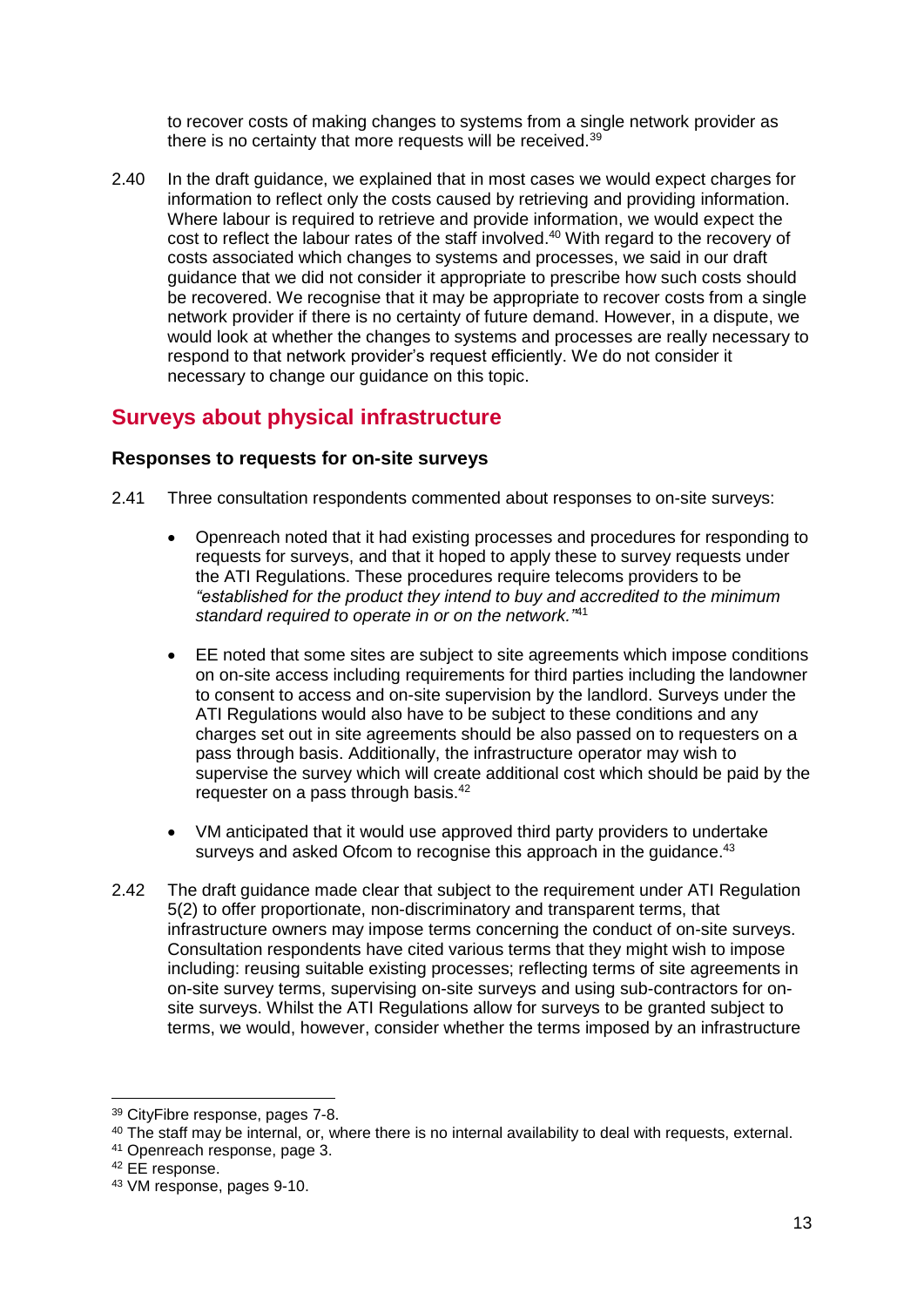operator are consistent with ATI Regulation 5(2) on a case by case basis in the context of disputes.

#### **Refusals to requests for on-site surveys**

- 2.43 VM suggested that we should amend the guidance to make clear that site surveys should always be preceded by a request for information, and that infrastructure operators have grounds to refuse survey requests where conclusive information about the extent/condition of physical infrastructure has already been provided in response to an information request. This would minimise the potential for vexatious requests and for requestors to seek information for the primary purpose of business intelligence. 44
- 2.44 The ATI Regulations do not require network providers to obtain information prior to making a survey request. We therefore do not consider it appropriate to amend the guidance. We do, however, observe that in practice it is likely to be more efficient and cost effective for network providers to obtain infrastructure information before requesting on-site surveys. It is unclear how or why the sequence of requests would minimise the potential for vexatious requests. We discuss consultation respondents' concerns about vexatious requests and use of the ATI Regulations to gather business intelligence at paragraph 2.30 above.

# **Access to physical infrastructure**

## **Scope of usage in ATI Regulation 6**

- 2.45 Two consultation respondents made comments regarding the scope of usage of ATI Regulation 6. VM commented that "*the requirement that the network is "capable of delivering access to broadband services at speeds of at least 30 megabits per second (30Mbit/s)" essentially provides no practical limitation on use. Given the intent of the underlying Directive, it is reasonable that the request should relate to investment that has as its principal objective the actual delivery of broadband services, even if other services are also provided."<sup>45</sup>* As we noted in our draft guidance, for a request to be valid it must be made with a view to deploying elements of a high speed electronic communications network using that infrastructure, and high speed means capable of delivering access to broadband services at speeds of at least 30 Mbit/s.
- 2.46 CityFibre asked for clarification on the scope of the ATI Regulations, specifically that Ofcom provide guidance on whether the rights under the ATI Regulations allow for point-to-point business connectivity products. <sup>46</sup> To address CityFibre's point on the scope of requests that fall within the ATI Regulations, we have provided additional clarification in paragraph 5.4 of the final guidance. Specifically, we note that although the ATI Regulations are restricted to networks capable of delivering access to broadband services at speeds of at least 30 Mbit/s the ATI Regulations are silent as to specific customers (e.g. residential versus business customers), technical interfaces, network architectures (e.g. point-to-point versus point-to-multipoint) or network segment.

<sup>44</sup> VM response, page 9.

<sup>45</sup> VM response, page 10.

<sup>46</sup> CityFibre response, pages 5, 8 and 9.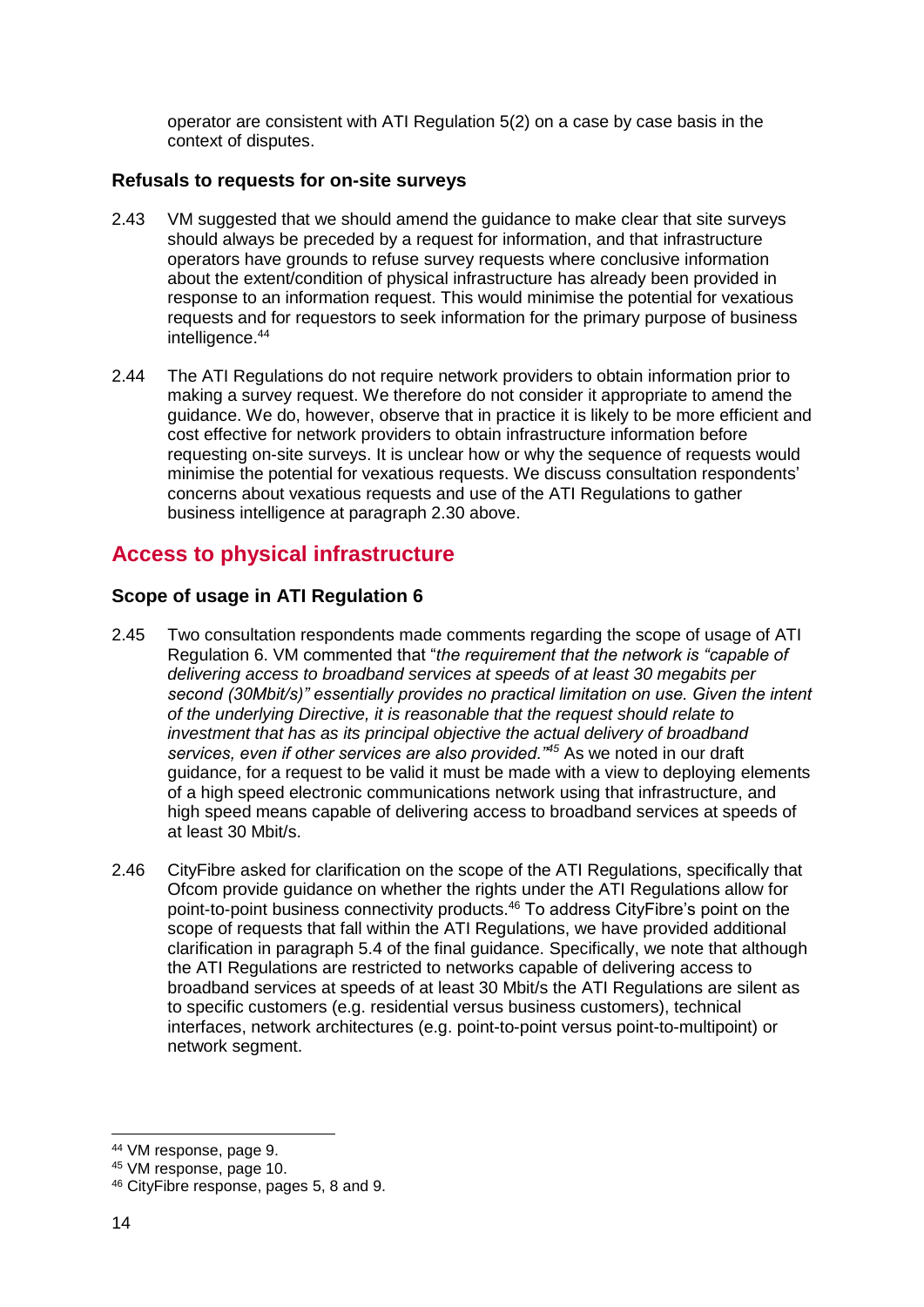## **Requests for access to physical infrastructure**

- 2.47 VM said that the guidance concerning the information which network providers should provide as part of an access request is insufficient to: verify the request; to determine whether the request is genuine; or to determine the terms on which access should be provided. VM considered that network providers should also provide detailed and verified business plans (including forecasts of the services to be sold as well as pricing and acquisition strategies) and evidence of funding for the project and overall financial solvency.<sup>47</sup>
- 2.48 The ATI Regulations do not require access seekers to provide business plans as part of a request for access. Infrastructure operators are free to ask an access seeker for details of their business plans for the purposes of determining the terms on which to offer access, but the access seeker does not have to provide the requested information for the ATI Regulations to be engaged. <sup>48</sup> Nevertheless, we do not consider that this information is necessary to be able to offer terms which are fair and reasonable. For example, in the absence of business plans, infrastructure operators can offer access terms based on their own expectations, or offer terms which are contingent on particular outcomes. In a dispute, our assessment of whether the terms offered are fair and reasonable will take into account the information made available to the infrastructure operator.

## **Wayleaves**

- 2.49 TalkTalk responded to our consultation on this topic and suggested that infrastructure operators should be subject to additional obligations with respect to additional permissions such as wayleaves that are required for a network provider to use physical infrastructure. In particular:
	- where the infrastructure owner has to obtain the permissions it should be required to obtain them in a reasonable timescale and to ensure that any charges passed on to access seekers are reasonable; and
	- where the network provider has to obtain the permissions, the infrastructure owner should be required to provide reasonable support such as providing details of the relevant rights holder and other necessary information in a timely manner.<sup>49</sup>
- 2.50 ATI Regulation 3(1) specifies that the requirement on an infrastructure operator or rights holder to provide access to infrastructure or access to in-building infrastructure are without prejudice to the property rights of any other person.
- 2.51 The ATI Regulations do not impose any specific obligations on infrastructure operators or infrastructure owners in relation to wayleaves. The regulations do not, however, preclude commercial agreements to provide information or assistance concerning wayleaves. In the absence of such agreements network providers will have to obtain any necessary wayleaves in order to use an infrastructure operator's passive infrastructure.

<sup>47</sup> VM response, page 10.

<sup>48</sup> These arrangements could include a commercial agreement to address concerns around how details of confidential business plans are used by the infrastructure operator.

<sup>49</sup> TalkTalk response, page 4.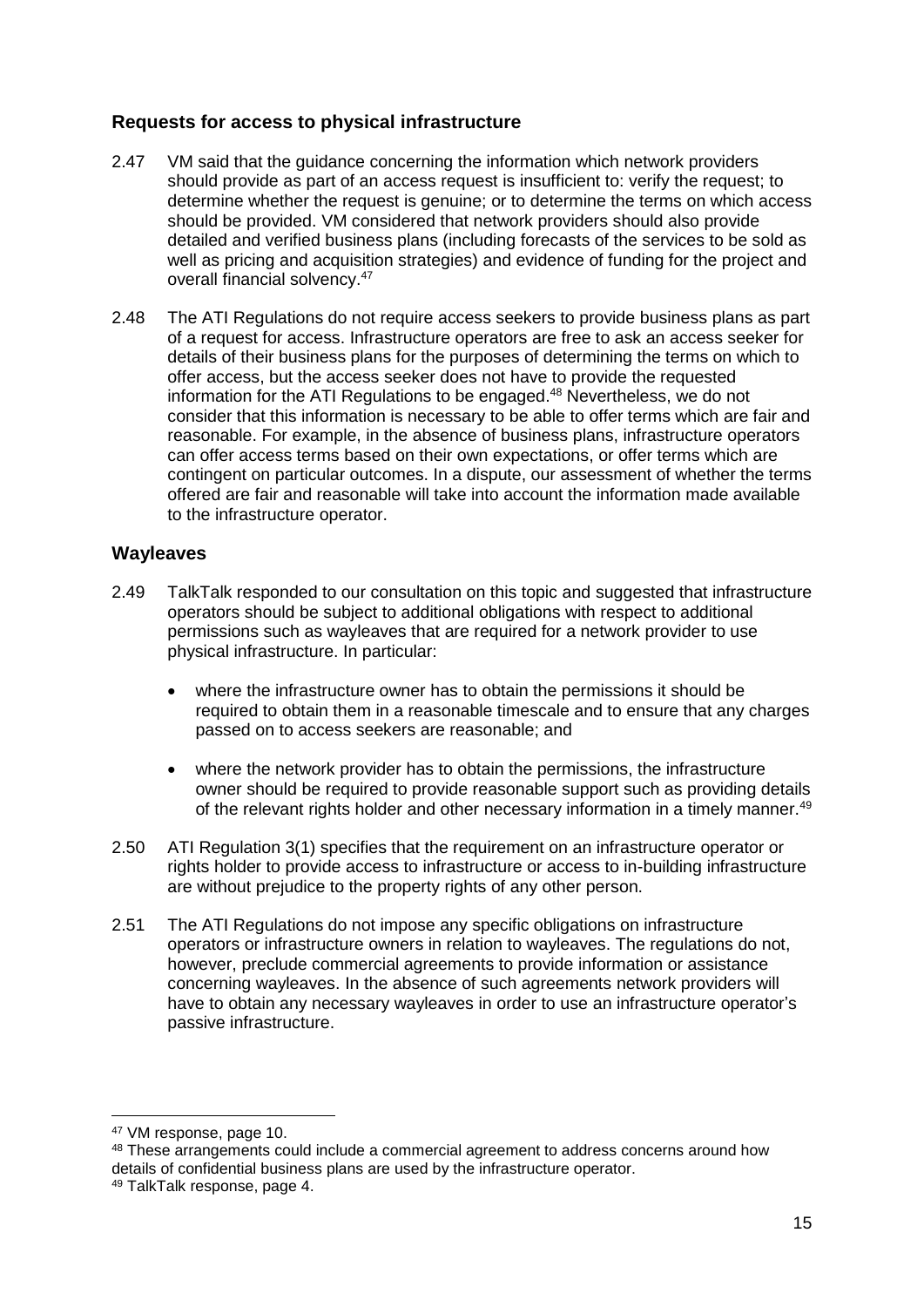## **Responses to requests for access to physical infrastructure**

#### Charges for access to physical infrastructure

- 2.52 A number of respondents made comments about the proposed guidance on charges for access to physical infrastructure, particularly about how we will apply the criteria in ATI Regulation 16.
	- TalkTalk agreed with some of the principles underlying the guidance, but requested that we provide clearer guidance on how charges should be set in practice. For example: how will subjective assumptions be set; how will we take into account the impact of access on the infrastructure operator's business plan; and how will we determine what costs are efficiently incurred. TalkTalk stated the lack of clarity in the draft guidance leads to uncertainty, appeals and risk for access seekers.<sup>50</sup>
	- VM was concerned that the guidance risks creating a free-rider problem as it makes no mention of any contribution to the underlying costs of installing and maintaining the relevant assets. VM considered that requiring infrastructure operators to provide access without reimbursement for the assets utilised and the associated option value of those assets would not be conducive to continued investment. Moreover, VM considered that the requirement in ATI Regulation 16 to take into account the impact of access on the infrastructure operator's business plan does not provide infrastructure operators with enough certainty that their investments will not be undermined by the ATI Regulations. As an example, VM said that Ofcom could inappropriately consider that a specific access request is reasonable on a simple test of whether that individual request does not undermine a broader business case. VM stated this would fail to take into account the combined effect of multiple individual requests. VM requested that we provide further clarity about how it anticipates operators analysing business plan impacts. 51
	- VM noted that it should be reasonable for access charges to reflect the rate of return that the infrastructure operator achieves on comparable products that make use of the physical infrastructure.<sup>52</sup>
	- EE noted that operators of telecoms infrastructure should be compensated fairly for the investment made and for any services provided e.g. maintenance, upkeep etc. Any *"fair and reasonable"* price for access should reflect that investment and those additional services.<sup>53</sup>
- 2.53 As the ATI Regulations apply potentially to a very wide range of cases involving different types of physical infrastructure and different types of network provider, we consider that we can only provide guidance on how we expect to apply the criteria in ATI Regulation 16 at a relatively high level. The precise approach followed in a particular dispute will depend on the specific circumstances of that dispute. However, we have amended paragraph 5.24 of our guidance to clarify that the requirement to take into account the impact of access on the infrastructure operator's business plan requires that the price for access should ensure the viability of investments in physical infrastructure is not undermined. Specifically, in relation to EE's comments,

<sup>50</sup> TalkTalk response, paragraphs 1.3, 2.6, 3.1-3.3.

<sup>51</sup> VM response, pages 11-12.

<sup>52</sup> VM response, page 11.

<sup>53</sup> EE response.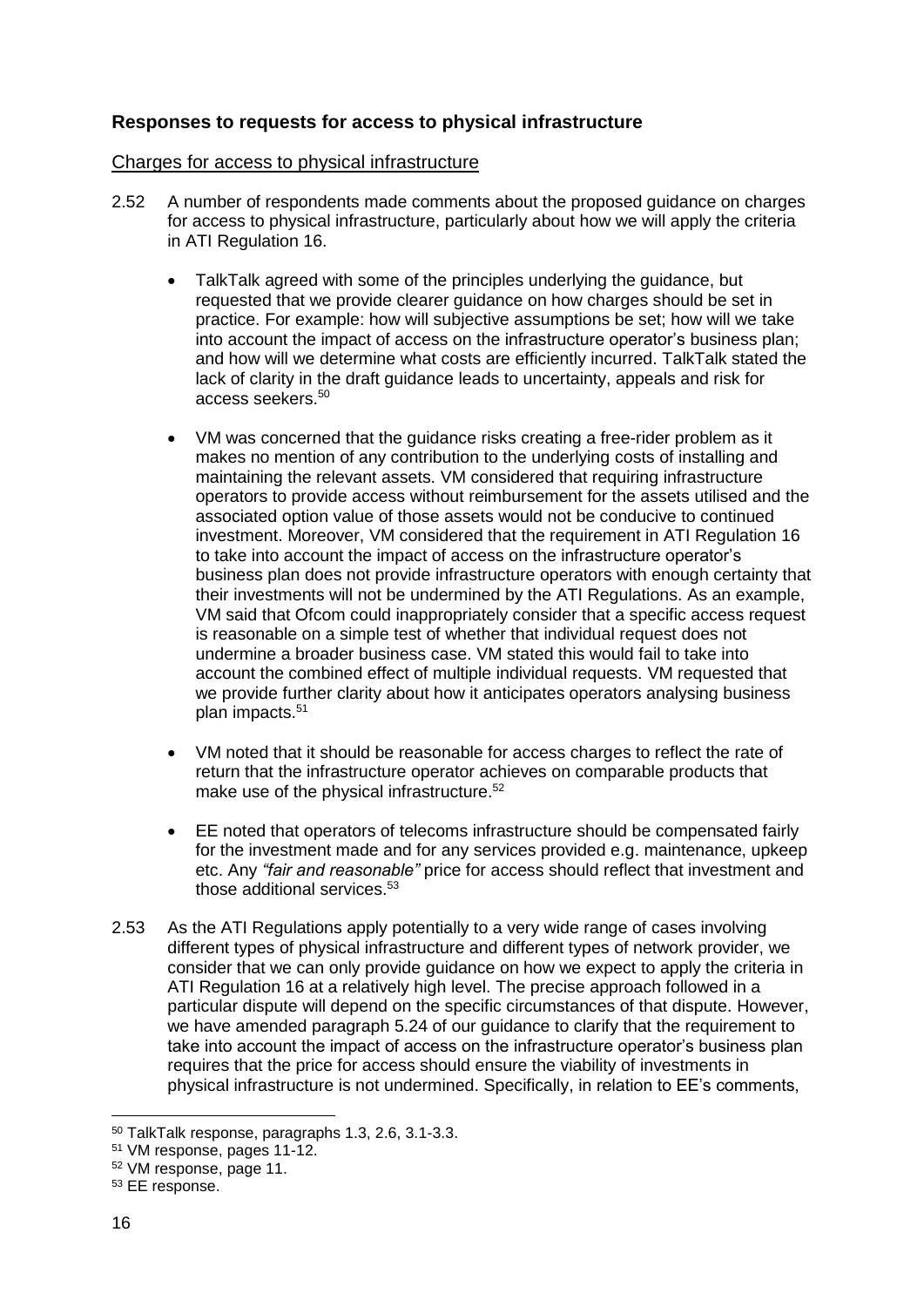our assessment of the impact on the viability of investments would be expected to take into account the ability to recover ongoing costs such as maintenance.

2.54 In paragraph 5.27 of the guidance, we already indicate that in evaluating any impact on the infrastructure operator's business plan, we will have regard to the factors set out in recital 19 of the Directive. This makes clear that the requirement to take into account the impact of access on the infrastructure operator's business plan includes the investments made in the physical infrastructure to which access is requested.<sup>54</sup> Recital 19 also refers specifically to the problem of free riding, and hence the need to fully take into account the impact of access on the economic viability of investments made in physical infrastructure.

#### Article 8 of the Framework Directive

- 2.55 Three consultation respondents commented on this topic:
	- Openreach agreed with Ofcom that the application of Article 8 of the Framework Directive will depend on the specific circumstances of each dispute. Openreach also requested that Ofcom confirm it will take the Supreme Court judgment in the ladder charges case as context to the ATI Regulations.<sup>55</sup> Openreach noted that this judgment sets out views on how Article 8 applies to dispute resolution and in situations where the parties do not have SMP. Openreach considered that there is no reason why the judgment should not apply to dispute resolution in the ATI Regulations. 56
	- CityFibre asked for clarity on how Article 8 will be applied to the dispute resolution process.<sup>57</sup>
	- The PAG considered there appears to be a direct conflict between Ofcom's duties under Article 8 of the Framework Directive and under the Communications Act 2003 and the ATI Regulations.<sup>58</sup>
- 2.56 Taking the points raised in turn, we acknowledge the Supreme Court judgment referred to by Openreach which concerns dispute resolution regime under the European Framework and we will consider the relevance of this to a dispute under the ATI Regulations on a case by case basis. Turning to the point made by The PAG, it is not clear to us that a contradiction exists between the ATI Regulations and Ofcom's duties to promote competition including in line with Article 8. Consideration of Article 8 is specifically required under the ATI Regulations. We have amended paragraph 5.29 of our guidance to clarify that the regulations require us to take into account of Article 8 of the Framework Directive in resolving such disputes.

#### **Refusals to requests for access**

2.57 Two consultation respondents commented on this topic. CityFibre said that it understood that the purpose of the ATI Regulations is to make use of old, often

<sup>&</sup>lt;sup>54</sup> In relation to the example given by VM, we would expect to not consider it appropriate to assess the impact of a specific access request by considering only its impact on the infrastructure operator's broader business case.

<sup>55</sup> Openreach response, pages 3-4.

<sup>56</sup> Openreach response, pages 3-4.

<sup>57</sup> CityFibre response, page 10.

<sup>58</sup> The PAG response, page 2.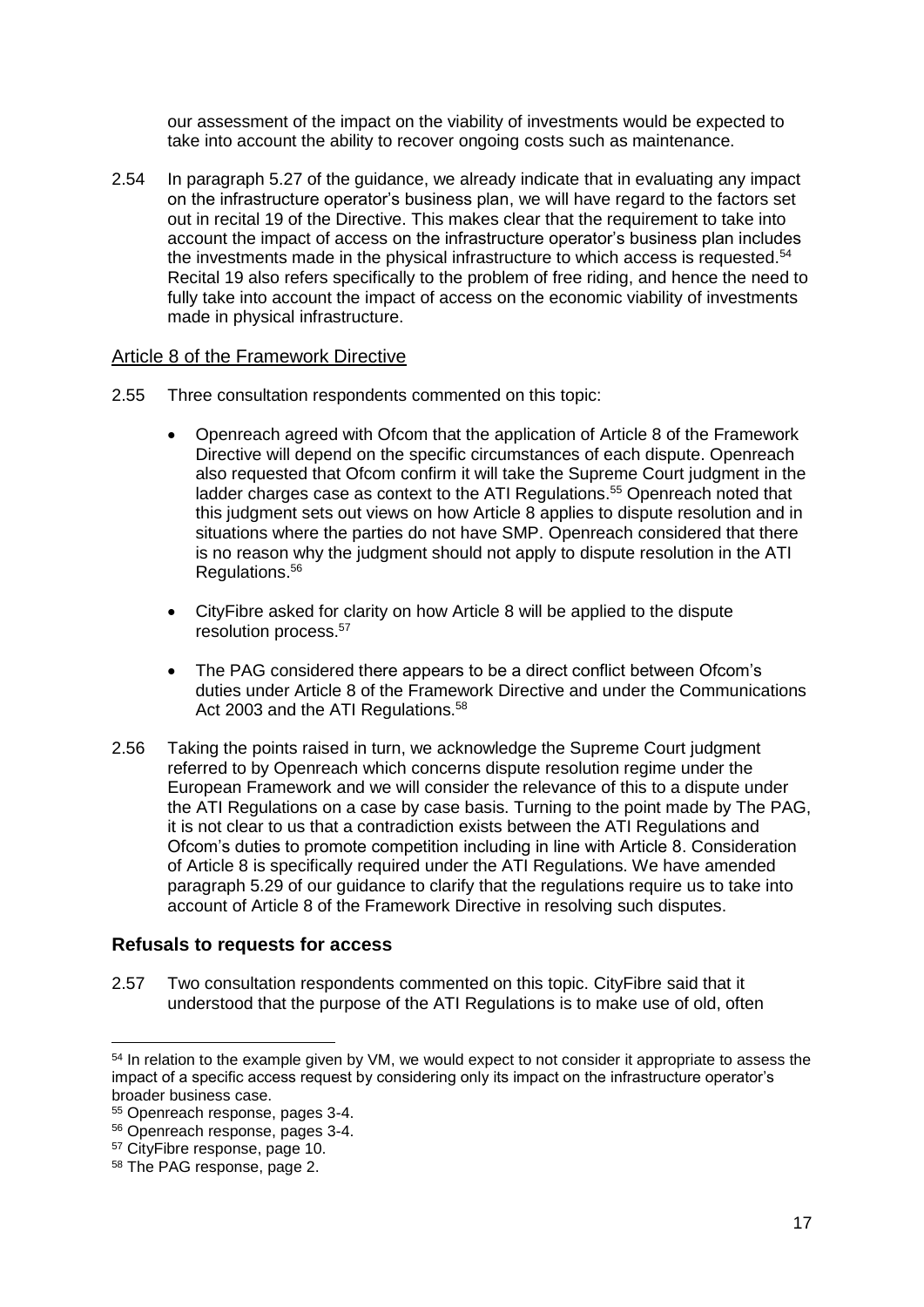unused infrastructure to reduce the cost of deploying fibre networks rather than to mandate access to recently constructed infrastructure deployed for fibre networks. CityFibre asked Ofcom to clarify that the objective of the ATI Regulations is not to effectively expropriate newly built physical infrastructure for which there are business plans that require the duct space provided for in the infrastructure, even if that utilisation may be one or more years away. 59

- 2.58 The access rights under ATI Regulation 6 are not contingent on the age of the physical infrastructure or the purpose for which it was built. Regulation 6(3)(b) does however set out possible grounds for refusal which include due to availability of space in the physical infrastructure to host the network elements, taking into account the infrastructure operators' sufficiently demonstrated future needs. Also, we note the requirements on Ofcom under ATI Regulation 16 in fixing any terms as to the price for access (discussed at paragraph 5.16 of our final guidance). We consider that our guidance is clear on these points and have therefore not amended our final guidance.
- 2.59 VM noted it was not clear on the implications of Ofcom's statements in the draft guidance where existing, inactive, infrastructure is currently present.<sup>60</sup> In our draft guidance we set out that on availability of space issues relating to current services, there could be circumstances where the network provider seeks to access ducts fully occupied by existing cables, but these cables are not used to provide any service. In such cases we explained that we would consider whether the infrastructure operator has plans to activate the service on the existing infrastructure and the timescales for activation or whether it intends to free space in the foreseeable future. VM explained that if it has a fully utilised duct, but cables are not active due to customers purchasing services by competitors, it is not clear what considerations Ofcom would apply. In such circumstances, VM explained it has no intention to remove the assets, but equally it would not be able to specify that it would provide services on these lines within a given timeframe.<sup>61</sup> The ATI Regulations do not explicitly require that space must be made available if the existing cables are not used. They require however that, when refusing access on the grounds of availability of space, infrastructure operators have sufficiently demonstrated their future needs for the available space. We have provided further clarification on this point at paragraph 5.38 in the final guidance.

# **Access to in-building physical infrastructure**

## **Requests for access to in-building physical infrastructure**

- 2.60 VM said that requests for access to in-building physical infrastructure should include information on the technologies and network elements to be deployed, the types of services to be provided and the network provider's business model. Without this information it would be difficult to: verify that a request is bona-fide; determine whether a request would lead to any technical issues that may require mitigations or refusal of the request; determine whether granting a request would impair the infrastructure operator's business case.<sup>62</sup>
- 2.61 The access rights under ATI Regulation 7 are not contingent on the provision of information about the elements of an electronic communications network that the

<sup>59</sup> CityFibre response, page 11.

<sup>60</sup> VM response, page 13.

<sup>&</sup>lt;sup>61</sup> VM response, page 12.

<sup>62</sup> VM response, pages 12-13.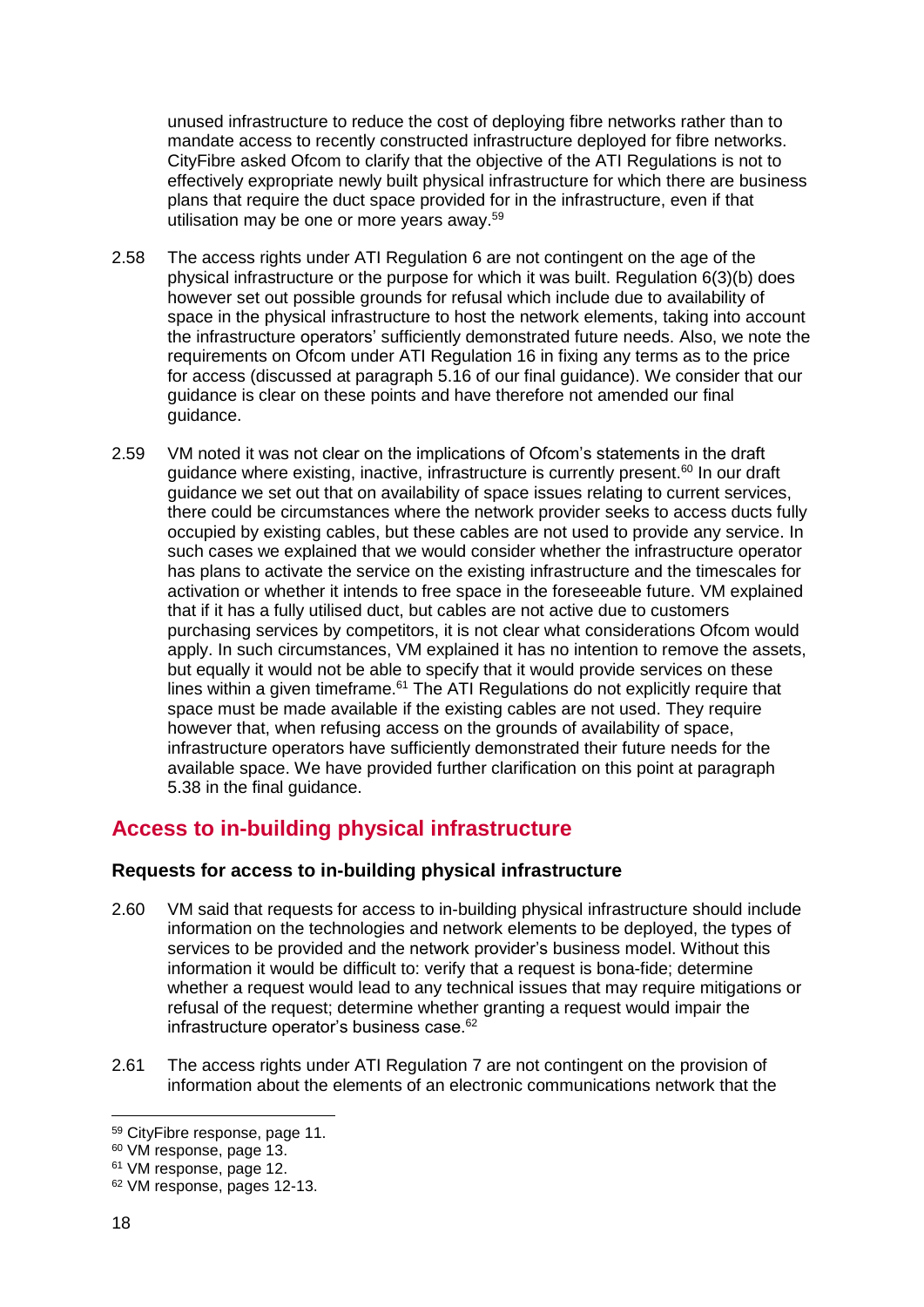network provider wishes to deploy. It may, however, be useful for network providers to provide such information to help infrastructure operators to assess requests.

2.62 We have discussed VM's comments about the need for access requests to include information about the services to be provided in paragraph 2.30.

#### **Refusals to requests for access to in-building physical infrastructure**

- 2.63 VM said that the draft guidance specifying that a refusal to a request should include "*detailed reasons*" is disproportionate and liable to be misused or exploited in the case of disputes by network providers.<sup>63</sup>
- 2.64 ATI Regulation 7(4)(b) requires that rights holders who refuse requests for access to in-building physical infrastructure under ATI Regulation 7(1) must provide the grounds for refusing requests for access and the reasons those grounds apply. <sup>64</sup> To make our guidance more consistent with ATI Regulation 7(4)(b) we have amended paragraph 6.16 to specify that reasons for refusal should be supplied rather than detailed reasons. For the same reason we have also made the same amendment to paragraph 4.12 of our guidance concerning refusal of on-site survey requests.
- 2.65 With reference to ATI Regulation 7(3)(a) (which provides grounds for refusal if it would be technically possible and economically efficient for the network provider to install additional in-building physical infrastructure) VM asked Ofcom to provide guidance on its interpretation of how *"economically efficient"* will be asserted by an infrastructure operator and assessed by Ofcom where this is cited as a ground for refusal.<sup>65</sup> At this stage we do not think we can give general guidance on this point and believe the matter is best considered on a case by case basis.

# **Information about civil works**

## **Requests for information**

- 2.66 VM asked Ofcom to amend the guidance to reduce the burden on infrastructure owners by making clear that network providers must first determine what information about planned civil works is publically available before submitting requests for information to infrastructure operators under ATI Regulation 8.<sup>66</sup>
- 2.67 We have explained in paragraph 7.6 of our guidance that network providers should in the first instance obtain information about planned civil works from streetworks registers and planning registers. Moreover, the two week lead time for responses under ATI Regulation 8 together with infrastructure operators right to refuse requests relating to information that is in the public domain should give network providers a strong incentive to check public registers before submitting information requests.

# **Coordination with civil works funded from public funds**

2.68 VM asked whether Ofcom could provide further clarity in the guidance about the grounds for refusal (under ATI Regulation 9(4)(b)) of requests for coordination of civil works that give rise to additional costs. VM said that it was not clear what these costs

<sup>63</sup> VM response, page 13.

<sup>&</sup>lt;sup>64</sup> Subject to ATI Regulation 10(8) concerning refusal on national security grounds.

<sup>&</sup>lt;sup>65</sup> VM response, page 13.

<sup>66</sup> VM response, page 14.